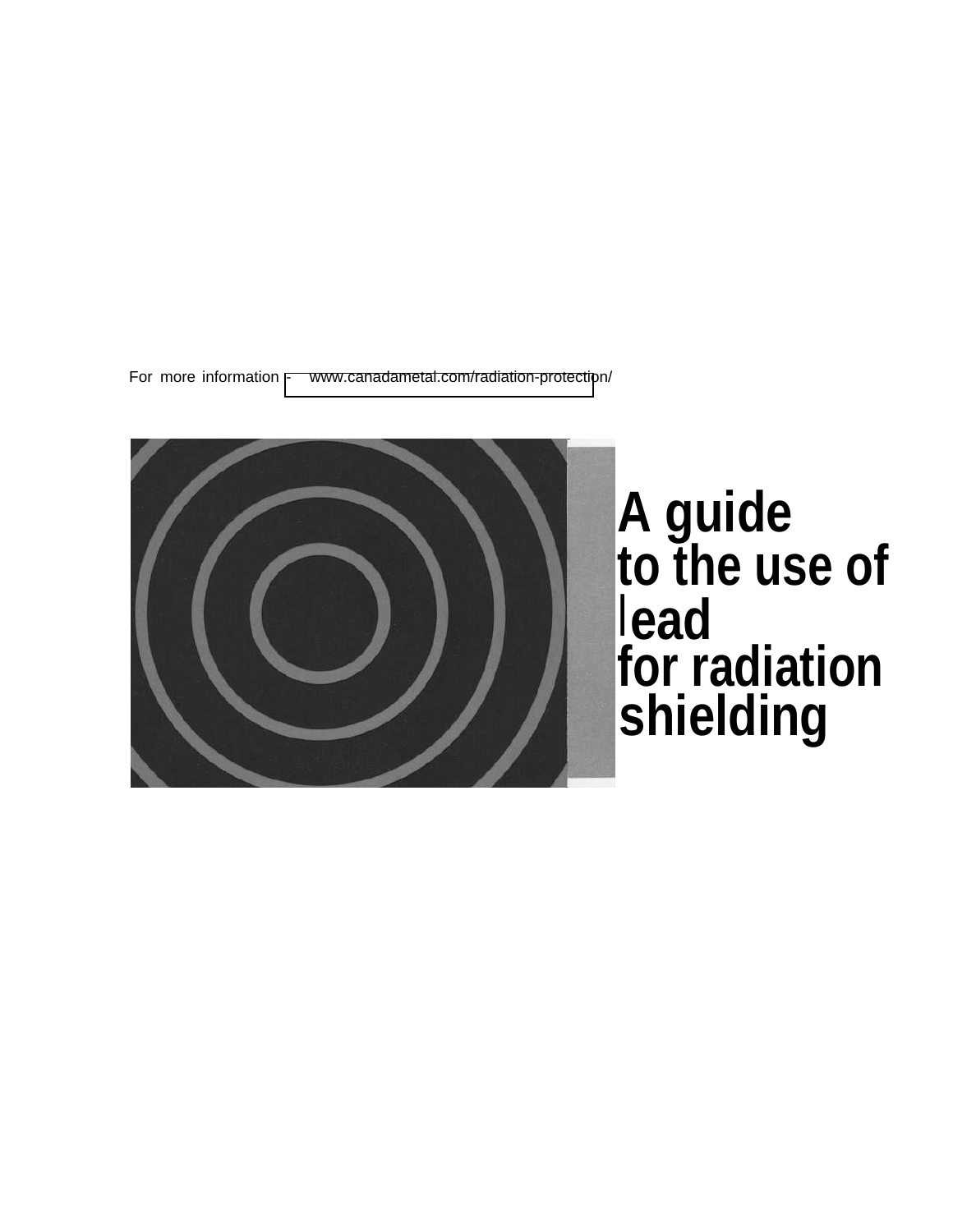### FOREWORD

Lead has long been recognized as a highly effective material in providing protection from various sources of radiation, and as such, has become a standard in the design of radiation protection systems.

Lead for Radiation Protection has been written to familiarize architects, designers, specifiers, users and engineering students with the radiation shielding properties, design, and fabrication information on lead and lead based products. No shielding systems should be undertaken without consulting with a qualified radiation consultant or certified radiation physicist.

The scope of this publication is limited to the application of lead as part of a protective shield or barrier imposed between the energy source and the person or object to be protected.

Section I provides background information on the sources and characteristics of radiation, and shielding from radiation. Section II provides some basic information on lead as a shield material, and its comparison to other materials; while Section III outlines some of the basic applications of lead for radiation shielding.

The information provided in Section IV is based upon the currently used construction materials and techniques of applying lead as part of a radiation shielding system. The illustrated methods of lead constructions are intended as a guide only. Again the services of a qualified radiologist should be obtained before the design of any shielding system is considered.

## ACKNOWLEDGEMENTS

Many people helped in the preparation and review of this publication, especially in the detailing of the construction methods and the many applications of lead based products.

Especially helpful was the Lead Development Association, London, whose publication, Lead for Radiation Shielding, served as a source for much of the material in Section IV.

Also of assistance were William Schimpf, Donald J. MacKenzie, Martin Z. Karson, Bernard R. Schmidt, J.E. Casteras and James J. Cullen, as well as the staff of Lead Industries Association, Inc.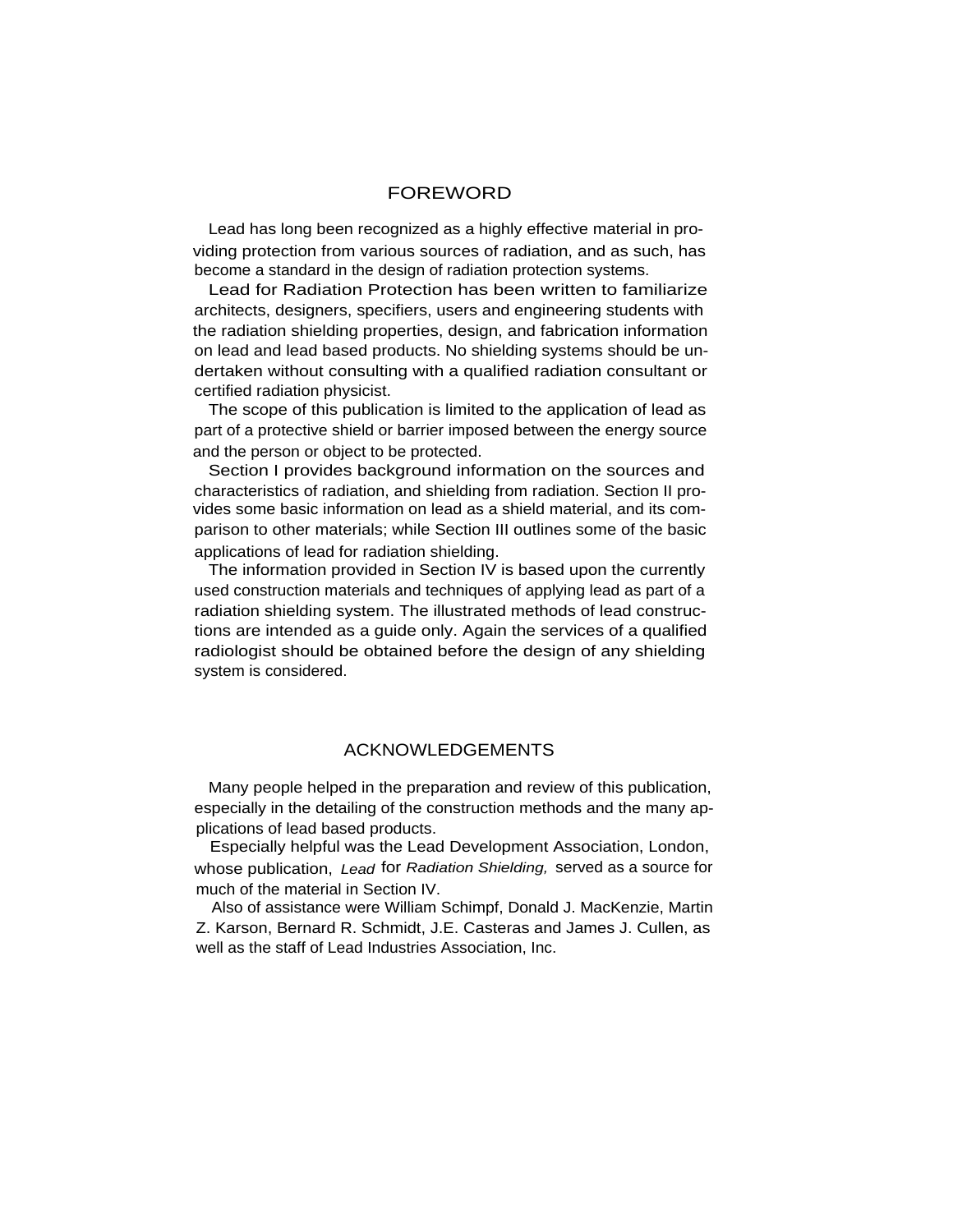## **A GUIDE TO THE USE OF LEAD FOR RADIATION SHIELDING**

## TABLE OF CONTENTS

| <b>APPLICATIONS OF LEAD FOR RADIATION SHIELDING SYSTEMS 6</b> |  |
|---------------------------------------------------------------|--|
|                                                               |  |
|                                                               |  |
|                                                               |  |
| <b>DESIGN AND CONSTRUCTION OF X-RAY PROTECTIVE</b>            |  |
|                                                               |  |
|                                                               |  |
|                                                               |  |
|                                                               |  |
|                                                               |  |
|                                                               |  |
|                                                               |  |
|                                                               |  |
|                                                               |  |
|                                                               |  |
|                                                               |  |
| <b>APPENDIX</b>                                               |  |
| A. RADIATION PROTECTION AT WALL OPENINGS FOR DUCT OR PIPE  20 |  |
|                                                               |  |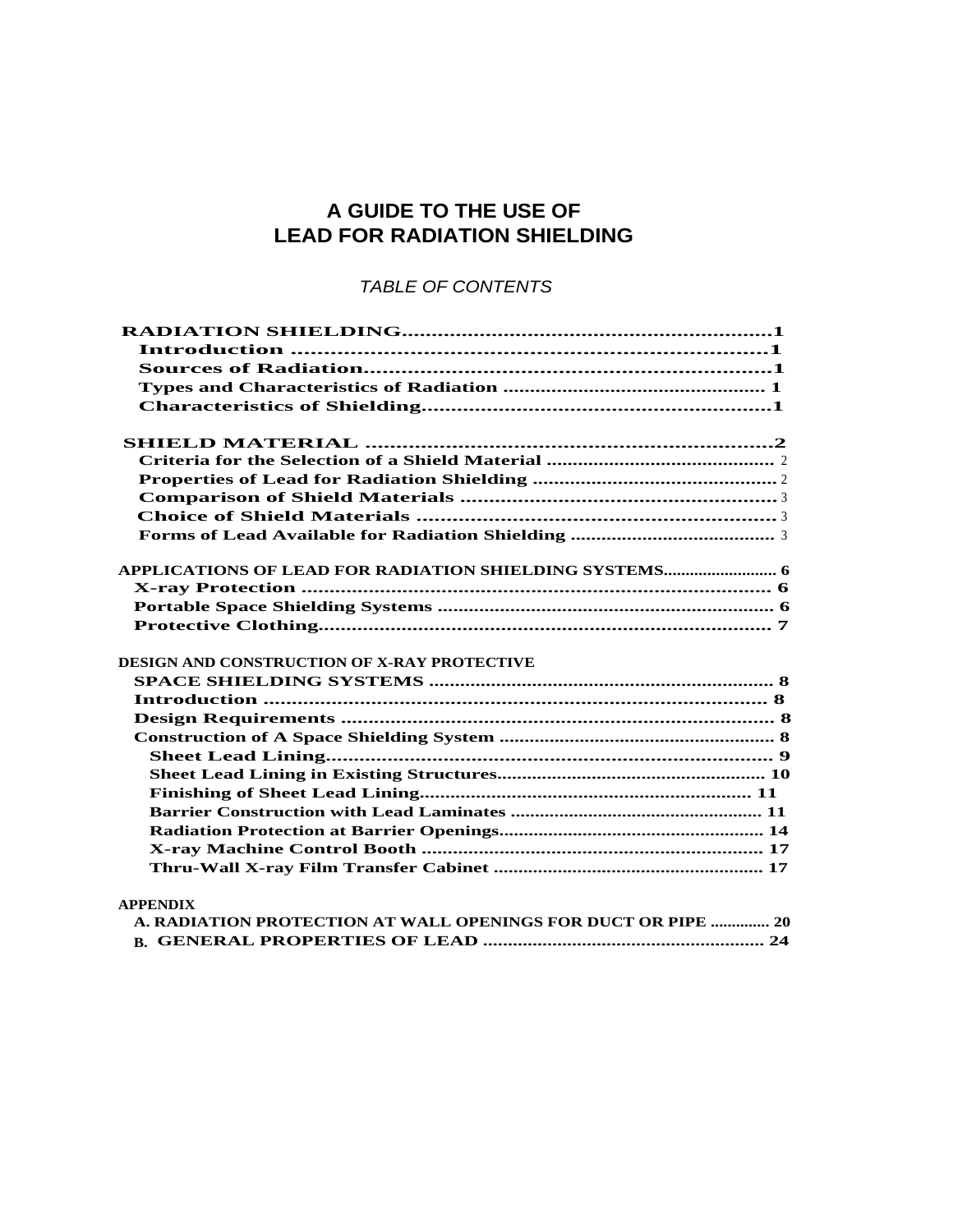## **RADIATION SHIELDING**

Radiation is energy propagated through space, and, in the context considered here, encompasses two kinds of phenomena: 1) electromagnetic waves, e.g., x-rays, gamma-rays, and 2) particle emulsions, e.g., alpha and beta-particles from a radioactive substance or neutrons from a nuclear reactor.

The universe is flooded with radiation of various energy levels, but the earth's atmosphere shields us from most of the harmful radiation. Without such shielding, human life would not be possible as we know it today. With the advent of man's ability to directly convert matter into energy, in what we call the atomic or nuclear process, and the increased usage of machine produced forms of radiation and radioactive isotopes, we have introduced the possibility of excessive radioactivity into our immediate environment.

#### Sources of Radiation

A disturbance of the internal structure of the atom, such as occurs in the production of x-rays or in nuclear fission, is followed by an action toward stability within the atom. This action may be accompanied by the emission of particles, called particle radiation, and/or by electromagnetic radiation. Thus the harnessing of atomic energy and increased industrial and medical use of x-rays have brought about the problem of controlling the powerful radiation emitted.

#### Types and Characteristics of Radiation

The various types of radiation - alpha, beta, gamma, neutron, and x-rays - differ chiefly in their ability to penetrate and ionize matter. It is the latter characteristic which injures living tissue and which must be guarded against. The alpha particle is a positively charged helium nucleus which is completely stopped by 3 or 4 inches of air or a piece of paper. Beta particles are high speed electrons of varying energies. In general, they produce less ionization in matter than alpha particles but are more penetrating. Most common substances such as 1 inch of wood will completely absorb beta rays.

Gamma radiation is emitted in all directions from its source as an expanding spherical front of energy, with great powers of penetration. High energy gamma radiation will not be wholly blocked by a foot of lead, while lower energy levels can be safely blocked by 3/16 inch or less of lead.

Neutrons emitted by the atomic pile are uncharged particles which will also ionize certain material indirectly. Neutrons are classified according to their energy levels as very fast, fast, slow and thermal, the last having the lowest energy level.

Introduction X-ray's are produced by accelerating electrons in a high voltage field to impact a target material, causing the emission of radiation in all directions. Shielding against x-rays can be designed knowing the accelerating voltage.

> The comparative energy of a particular form of radiation can be depicted on the electromagnetic spectrum. The most familiar form of radiation, that of visible light, falls roughly at the center of the scale. Radio waves occupy the lower energy end of the scale. Gamma and neutron radiation lie near the higher energy extreme, with energies greater than x-ray and just below that of cosmic rays.

> Although there are many forms and types of radiation which may be injurious to health, the primary ones of concern are gamma rays, x-rays, and neutron particles. It is widely accepted that if adequate shielding is provided for these forms, the effects from the others can be considered negligible. This protection can be accomplished by barrier shielding with a material that will induce sufficient attenuation of the radiation intensity caused by a particular installation to a tolerable level.

#### Characteristics of Shielding

Radiation shielding is considered in two general classifications of thermal and biological, which are defined as:

*Thermal Shielding is* used to dissipate excessive heat from high absorption of radiation energy, and

*Biological Shielding is* needed to reduce radiation, e.g., gamma or neutron radiation, to a safe level for humans and animals.

In providing a system of biological shielding, the danger of exposure to radiation is classified into two separate categories: internal and external.

The former is primarily a hygiene and medical problem, and does not involve shielding as such. External radiation comes from a source outside the human body, such as an x-ray tube, cyclotron, nuclear reactor, or radioactive materials such as radium. Protection against external radiation is fundamentally a question of providing a sufficient distance from the radiation source, limiting the time of exposure to the radiation, and imposing a protective shield between the source and the body to be protected. The design of a radiation protective shield will depend, in addition on such factors as the type and characteristics of the radiation source, type of installation, and the properties of the shield material.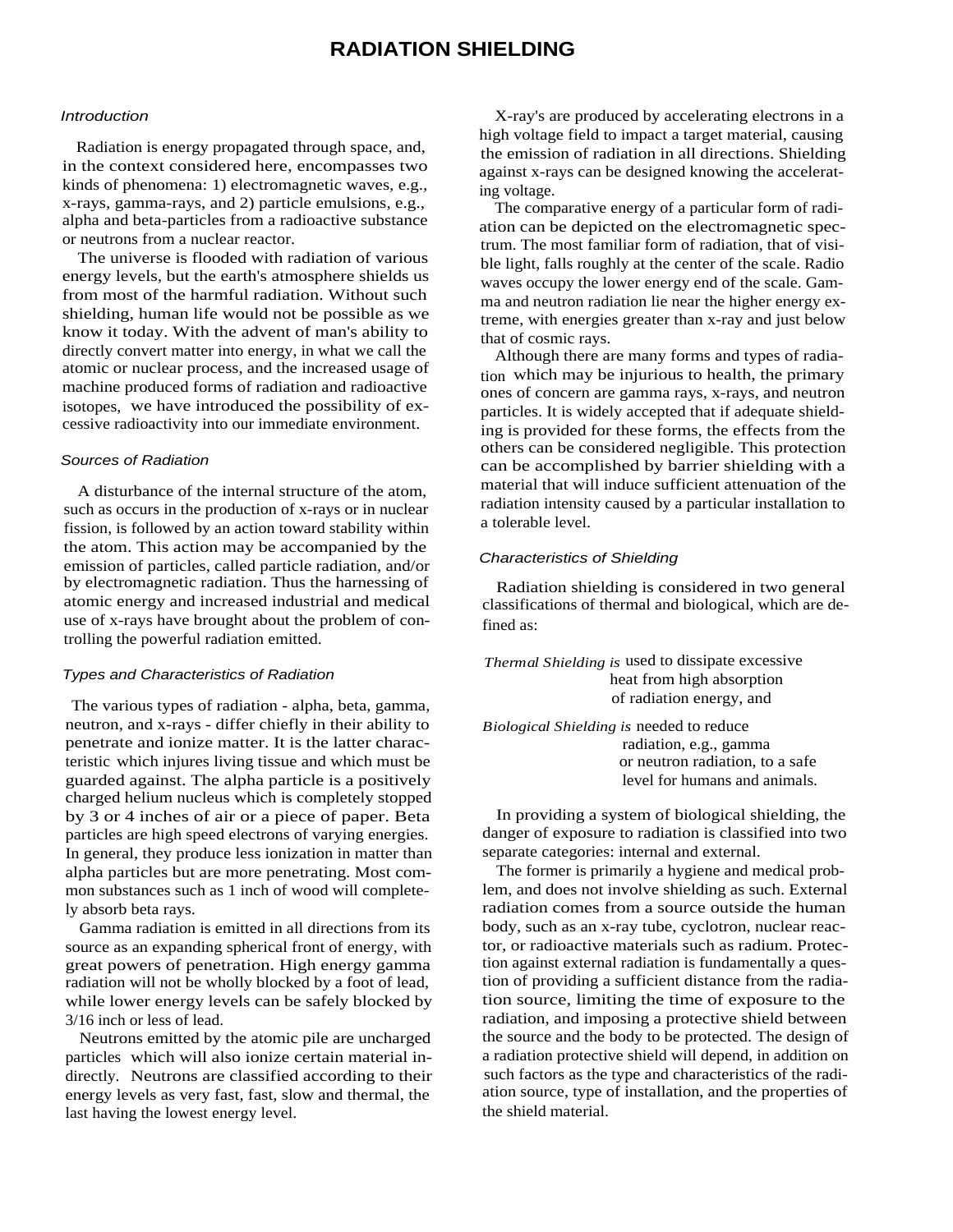#### Criteria for the Selection of A Shield Material

Theoretically, all materials could be used for radiation shielding if employed in a thickness sufficient to attenuate the radiation to safe limits; however, due to certain characteristics, discussed below, lead and concrete are among the most commonly used materials. The choice of the shield material is dependent upon many varied factors such as: final desired attenuated radiation levels, ease of heat dissipation, resistance to radiation damage, required thickness and weight, multiple use considerations (e.g., shield and/or structural), uniformity of shielding capability, permanence of shielding and availability. The following is a generalization of the more important criteria and the required properties of the shield material:

#### *Attenuation*

*Neutrons* The attenuation of neutrons is dependent upon the effective cross section of the shield, a measure of the probability that an incident neutron will undergo a nuclear reaction reducing the neutron's energy. Usually a hydrogen containing material such as water is used for thinness. During attenuation of incident radiation, it is important to recognize that secondary radiation, i.e., that produced by an irradiated shield material, can be emitted. For example gamma rays produced within a shield material by neutron absorption are a potential source of secondary radiation. Such phenomena require a shielding material that will not become radioactive.

*Gamma Rays and X-Rays* Their attenuation is dependent upon the density of the shielding material; it can be shown that a dense shield material with a higher atomic number is a better attenuator of x-rays.

#### *Thermal - Heat Removal*

As it is often necessary to remove heat from the inner layer of the shield, the shield material should have good heat conductivity.

#### *Radiation Damage Resistance*

It is an essential requirement that the radiation which is attenuated does not have a significantly deleterious effect on the mechanical or physical properties of the shield material.

In designing a radiation shielding system, a balance should be made between the cost, availability, and ease of fabrication of the shield material and the effect of the shield size, weight and configuration on the total installation. The designer should also be aware of the material's transportation costs, wastage and its scrap value, and the flexibility of the materials to be used in various portions of the installation.

#### Properties of Lead for Radiation Shielding

The properties of lead which make it an excellent shielding material are its density, high atomic number, high level of stability, ease of fabrication, high degree of flexibility in application, and its availability. The following is a discussion of these properties as related to the criteria of selecting a shield material.

#### *Attenuation of Neutron particles*

As discussed above, in shielding against neutron particles it is necessary to provide a protective shield that will attenuate both the neutron particles and the secondary gamma radiation.

When applied as part of a neutron particle shielding system, lead has an extremely low level of neutron absorption and hence practically no secondary gamma radiation.

If the shield material has a high rate of neutron capture, it will in time become radioactive, sharply reducing its effectiveness as a shield material.

Lead itself cannot become radioactive under bombardment by neutrons. Therefore lead shielding, even after long periods of neutron exposure, emits only insignificant amounts of radiation due to activation.

#### *Attenuation of Gamma Radiation and X-Ray*

In the design of a protective shielding system, one of the key factors is preventing the penetration of the rays. As stated earlier, the property of the shield material of the most significance in preventing this penetration is its density. Lead enjoys the advantage of being the densest of any commonly available material. Where space is at a premium and radiation protection is important lead is often prescribed. It is recognized that lead is not the most dense element (i.e., tantalum, tungsten, and thorium are higher on the density scale), but lead is readily available, easily fabricated and the lowest cost of the higher density materials.

#### *Other Factors*

Being a metal, lead has an advantage over various aggregate materials such as concrete; being more uniform in density throughout. In addition, because commonly used forms of lead exhibit smooth surfaces lead is less likely to become contaminated with dirt or other material which, in turn, may become radioactive.

Regarding its re-use, lead contains only small quantities of other elements which can be adversely effected by exposure to radiation, and therefore, it is immediately available for re-use, adaptation, or for sale as scrap. Currently, the price of scrap lead may be as high as 80% of the prevailing price of virgin lead.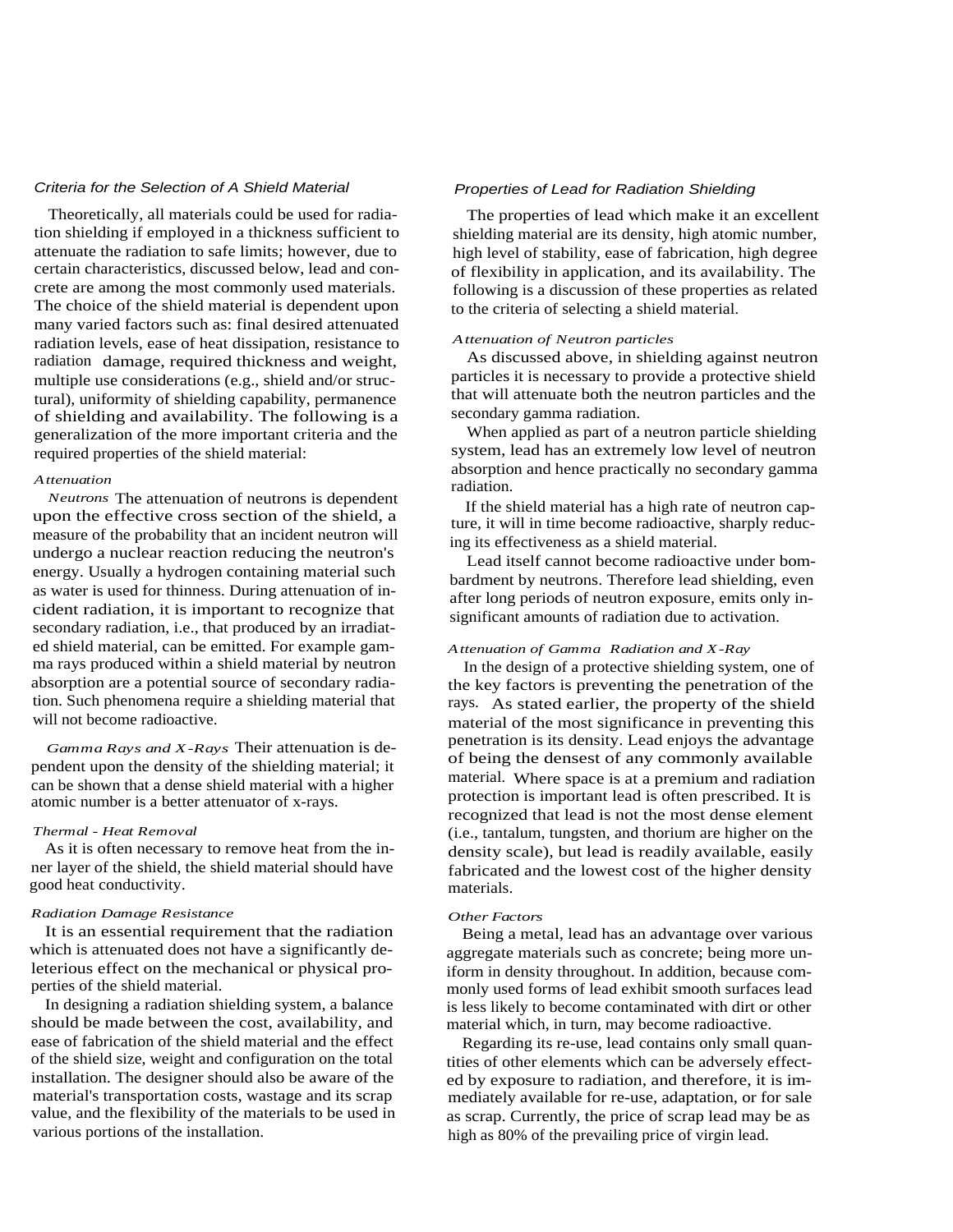In addition to the significant physical properties, lead's versatility, ease of fabrication, and availability in a variety of forms lend itself to a great many installation applications.

To meet the varied applications and installations of radiation shielding systems, lead can be fabricated easily into countless designs with weights varying anywhere from ounces to many tons.

#### Comparison of Shield Materials

Lead is heavier than roughly 80 per cent of the periodic table. It could be assumed therefore that shield constructions making use of lead will tend to be heavier than constructions making use of lighter elements. This concept may be true in static shielding structures where weight and volume restrictions are of lesser importance, and concrete and water are often used. In mobile shielding systems however, where weight and volume reductions are at a premium, the selection of the lighter materials would have quite the opposite effect on reducing radiation to that intended.

The remaining elements which are heavier than lead could contribute to even greater weight savings, although the use of such materials as depleted uranium and tungsten is usually prohibitive in cost.

The traditional concept of lead being heavy must be re-evaluated in terms of providing a highly effective shield structure, with the lowest volume and weight of the commonly available material.

#### Choice of Shield Materials

Using a method of computation from one of the many excellent radiological handbooks, it can be readily determined that lead is an excellent choice as a material for construction of a radiation protective shield barrier. One such source is NCRP Report No. 34 - Medical X-Ray and Gamma-Ray Protection for Energies up to 10 MeV - Structural Shielding Design and Evaluation. This publication is available from National Council on Radiation Protection and Measurements, Washington, D.C. 20008. Although other building materials can be used for either a new or existing structure, their weight and volume will be far greater than that of the required thickness of lead necessary to provide the required level of protection.

The following section outlines the various forms of lead available for radiation shielding applications, which are summarized in Table 1.

When lead is specified for a radiation shielding application, regardless of its form or shape, the purity of the selected grade is related to the nature of the radiation source. In some instances the common impurities that might be found in lead could become secondary radiation emitters.

#### Forms of Lead Available for Radiation Shielding

#### *Sheet, Plates and Foil*

Normal sheet lead is available in thicknesses from 0.002 inches, up to many inches. Any thickness under

| <b>FORM</b>                | <b>USE</b>                                                                                             |
|----------------------------|--------------------------------------------------------------------------------------------------------|
| Lead Sheet, Slab and Plate | Permanent shield installations                                                                         |
| Lead Shot                  | Where solid lead is impractical, due to location, shape, and accessibility                             |
| Lead Wool                  | Filling deep cracks in a radiation barrier                                                             |
| Lead Epoxy                 | In-the-field crack filling patching                                                                    |
| Lead Putty                 | Non-hardening, temporary seal or patch                                                                 |
| Lead Brick                 | Convenient, easily handled; may be moved and re-used                                                   |
| Lead Pipe                  | Shielding of radioactive liquids                                                                       |
| Lead-clad Tubing           | Shielding of radioactive liquids                                                                       |
| Lead-lined/Lead-clad Pipe  | Shielding of radioactive liquids                                                                       |
| Lead sleeves               | Shielding of duct and pipes carrying radioactive materials                                             |
| Lead Powder                | Dispersed in rubber or plastic for flexible shielding; also mixed with<br>concrete and asbestos cement |
| Lead Glass                 | <b>Transparent Shielding</b>                                                                           |
| Lead-Polyethylene-Boron    | Combined gamma, neutron, and thermal neutron barrier material                                          |

#### Table I FORMS OF LEAD USED FOR RADIATION SHIELDING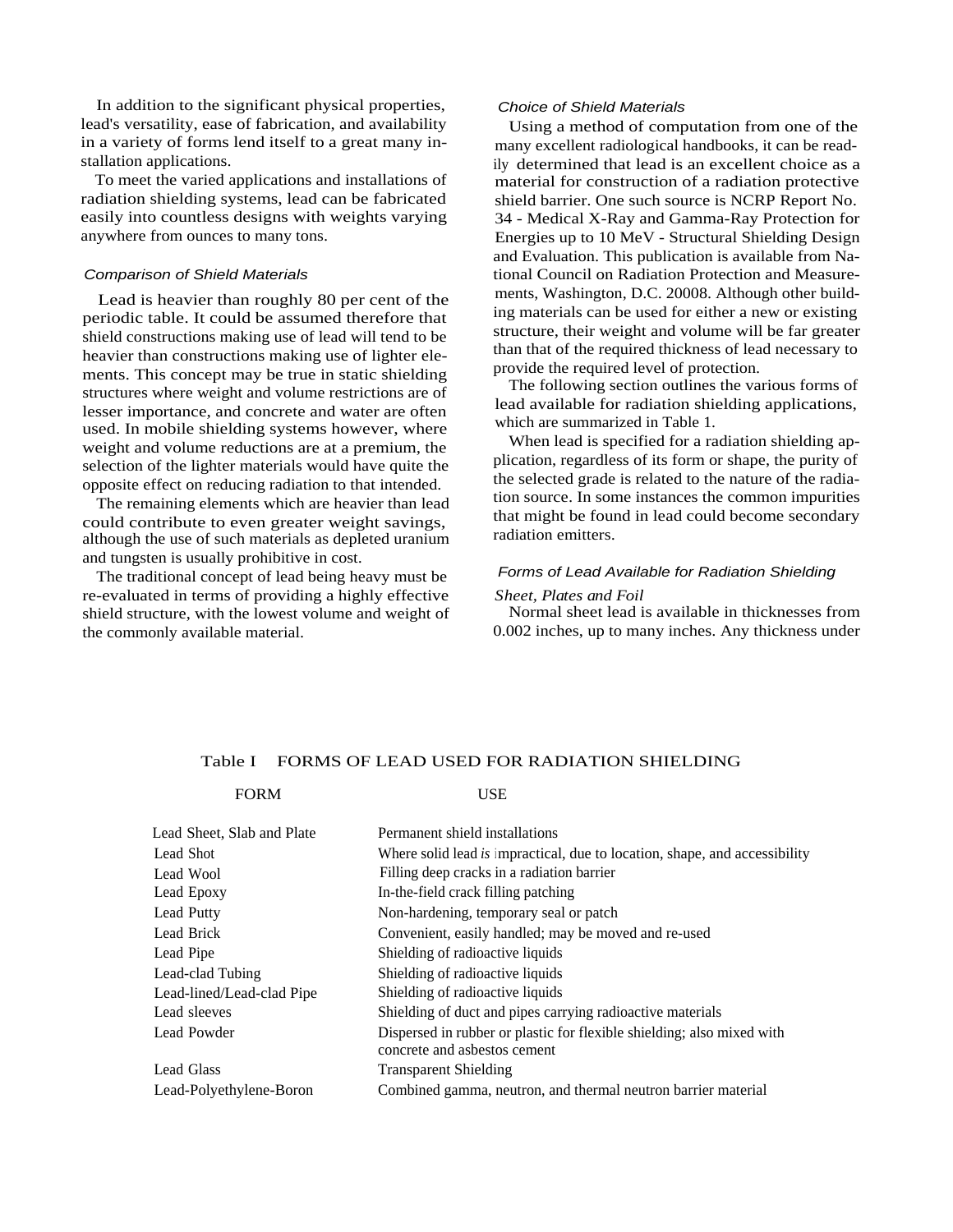1/32 inches is referred to as foil, and above 1/2 inch as plate. Table 2 lists the commercially available lead sheets. This form of lead shielding is extensively used in hospitals, laboratories and industrial facilities for installations that often encompass a large area. Lead sheet requires adequate support when applied to any vertical surface.

#### *Lead Laminates*

Sheet lead that is bonded to other materials such as wood, steel, wallboard, plastic, and aluminum for the manufacture of panels, doors, cabinets, portable screens, etc., is known as lead laminate. It is frequently used because of its self-supporting nature and greater ease in erecting and handling. Lead laminates can be produced in any practical size to comply with the user's requirements. They are especially suitable for the erection of rooms or sections in industrial plants or other buildings as they can be easily assembled by normal construction methods.

#### **Table 2 - Commercial lead sheets**

| Thickness<br>Inches | Millimeter<br>equivalent | Weight in Pounds for<br>Nominal<br>Weight | a 1 Square Foot Section<br>Actual<br>Weight |  |
|---------------------|--------------------------|-------------------------------------------|---------------------------------------------|--|
| 1/64                | 0.40                     | ı                                         | 0.92                                        |  |
| 3/128               | 0.60                     | $1^{1/2}$                                 | 1.38                                        |  |
| 1/32                | 0.79                     | $\overline{c}$                            | 1.85                                        |  |
| 5/128               | 1.00                     | 21/2                                      | 2.31                                        |  |
| 3/64                | 1.19                     | $\overline{3}$                            | 2.76                                        |  |
| 7/128               | 1.39                     | 3/2                                       | 3.22                                        |  |
|                     | 1.50                     |                                           | 3.48                                        |  |
| 1/16                | 1.58                     | $\overline{4}$                            | 3.69                                        |  |
| 5/64                | 1.98                     | 5                                         | 4.60                                        |  |
| 3/32                | 2.38                     | 6                                         | 5.53                                        |  |
|                     | 2.5                      |                                           | 5.80                                        |  |
|                     | 3.0                      |                                           | 6.98                                        |  |
| 1/8                 | 3.17                     | 8                                         | 7.38                                        |  |
| 5/32                | 3.97                     | $\frac{1}{2}$                             | 9.22                                        |  |
| 3/16                | 4.76                     | 2                                         | 11.06                                       |  |
| 7/32                | 5.55                     | 4                                         | 12.9                                        |  |
| 1/4                 | 6.35                     | 6                                         | 14.75                                       |  |
| 1/3                 | 8.47                     | 20                                        | 19.66                                       |  |
| 2/5                 | 10.76                    | 24                                        | 23.60                                       |  |
| 1/2                 | 12.70                    | 30                                        | 29.50                                       |  |
| 2/3                 | 16.93                    | 40                                        | 39.33                                       |  |
|                     | 25.40                    | 60                                        | 59.00                                       |  |

Notes:

I. The density of commercially rolled lead is  $11.36$  g/cm<sup>3</sup>.

2. The commercial tolerances are  $+-0.005$  inches for lead up to 7/128 and +-1/32 for heavier sheets.

#### *Lead Plastic Composites*

With minor variations, lead plastic composites are available in the following forms:

Sheet Material A lead powder and plastic mixture core between two sheets of plastic. This material is suitable for protective aprons and is available in a variety of thicknesses for various energy levels.

Solid Material A mixture of lead powder dispersed in polyethylene, the proportions of which are variable within very wide limits according to the application. A typical proportion is 5 parts lead to 1 part polyethylene by weight. Material is suitable for small and complicated components in nuclear power equipment, where shielding may be required for gamma radiation as well as neutron particles.

The material can be accurately machined and individual parts may be welded by using filler rods of the same material.

Bulk Material A mixture of lead powder and a thermo-setting resin containing approximately 94% by weight of lead in the finished component. The material is supplied in an unfinished form and can be used in the manufacture of castings or mouldings where a relatively high degree of protection with considerable mechanical strength and hardness is required.

#### *Lead Bricks*

Lead bricks are produced in a wide range of sizes in the plain and the interlocking styles, and are normally produced from 4 per cent antimonial lead alloy, which is harder than pure lead, and more resistant to damage. Lead bricks are also more resistant to damage than, e.g., concrete.

The unique design of the interlocking type permits mating surfaces to interlock, thus preventing the leakage of radiation. Any rays that penetrate the first angle of the interlocking joint will actually strike an equal or greater depth of lead than the straight thickness of the wall.

Lead bricks are manufactured to extremely accurate tolerances, and as a result of recent production improvements, can be obtained with the almost complete absence of porosity.

The smooth surfaces of lead bricks allow for easier decontamination of the shield from radioactive dust.

Typical standard sizes of interlocking brick are 3 to <sup>1</sup> 3 inches long, 3 to 5 inches thick, and 2 inches high. The standard size of plain brick (non-interlocking) is usually 2 x 4 x 8 inches. However, both types are manufactured in an ample range of special sizes to meet any requirements.

#### *Concrete or Cinder Block*

Another form of space shielding construction is a concrete or cinder block with an unperforated sheet of lead anchored at its center. The two halves of the block are approximately 2" smaller in both directions than the sheet lead. Thus the sheet lead extends past the outer edges of the block on all sides. When a wall is constructed of these blocks the lead in each block overlaps that in all adjoining blocks by 1" providing a continuous lead lining.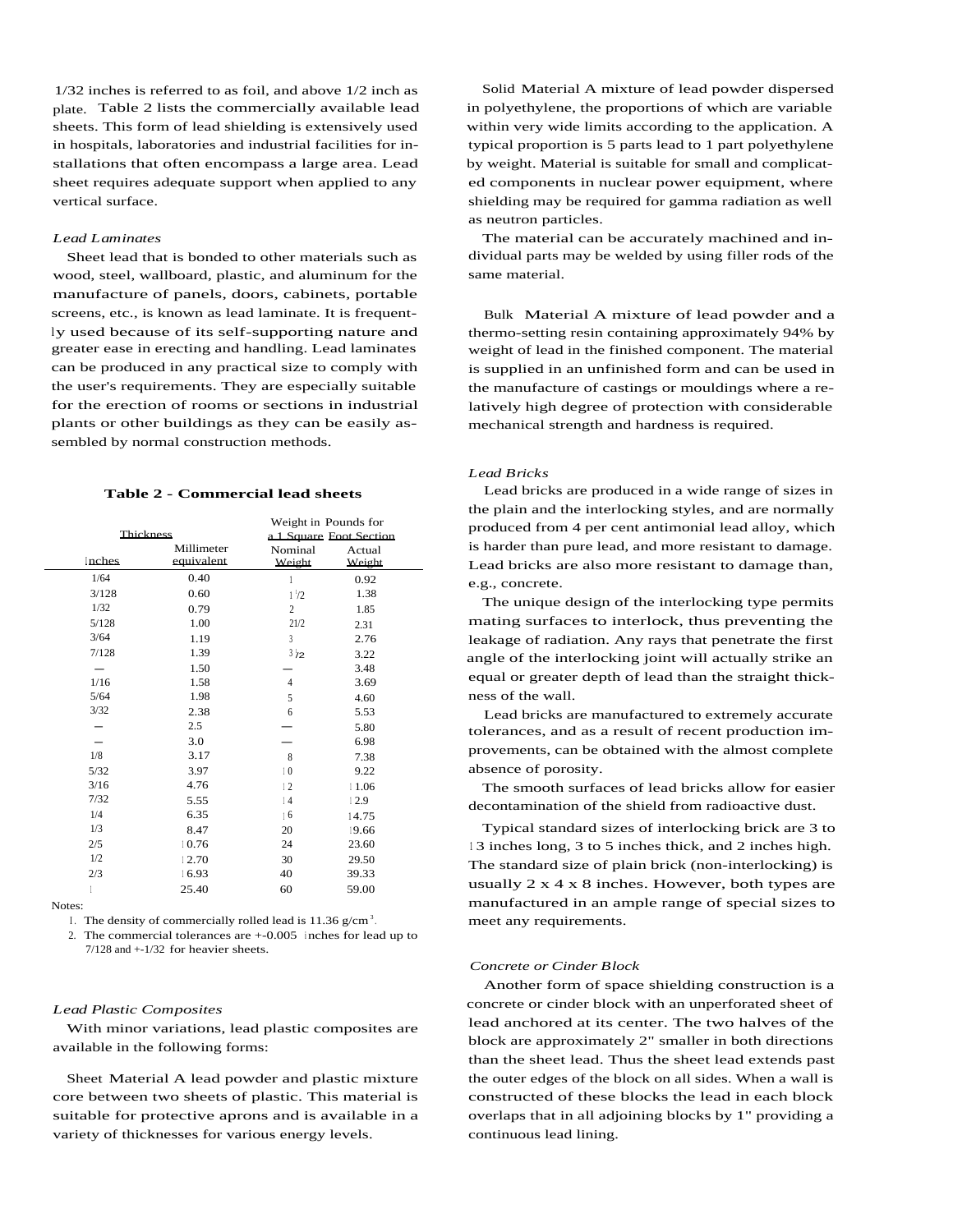#### *Lead Shielded Doors and Door Frames*

Lead laminated doors are available for both new and existing structures. The standard door is constructed utilizing a single layer of sheet lead in the center equal in thickness to that in the wall in which the door is to be installed. The sheet lead extends to the edges of the door. Solid wood cores on either side of the sheet lead are held together utilizing poured lead dowels  $1 \frac{1}{2}$ . from all edges and 8" on center. Lead lined doors can be provided in any face veneer desired.

When designing the shield system for the door, it will also be necessary to plan for shielding continuity at the door frame. The method selected to shield the door frame will depend upon the method of wall shielding installed, that is whether the lead was applied to the wall surface or used internally in the wall during construction.

It is important to remember that the lead in the door frame must overlap the lead in the wall and be continuous on one side to the door stop surface to achieve effective shielding.

## *Lead Glass*

To provide viewing of the patient in the x-ray room while providing protection to the operator, lead glass viewing windows can be furnished in the barrier. It is produced 1/4 inch thickness which is equivalent to 1.5 mm sheet lead.

Lead glass can be installed in multiple layers so as to provide a lead equivalency to the lead in the wall in which it is installed.

#### *Lead-Filled Acrylic Sheet*

Another material available for viewing windows in radiation barriers is a lead-filled acrylic sheet. Adding up to 30 per cent by weight of lead to acrylic resin does not affect the resins mechanical properties or transparency after long exposure to gamma radiation levels. The product can be easily fabricated with only slight modifications of the thermoforming and machining methods used for conventional acrylics.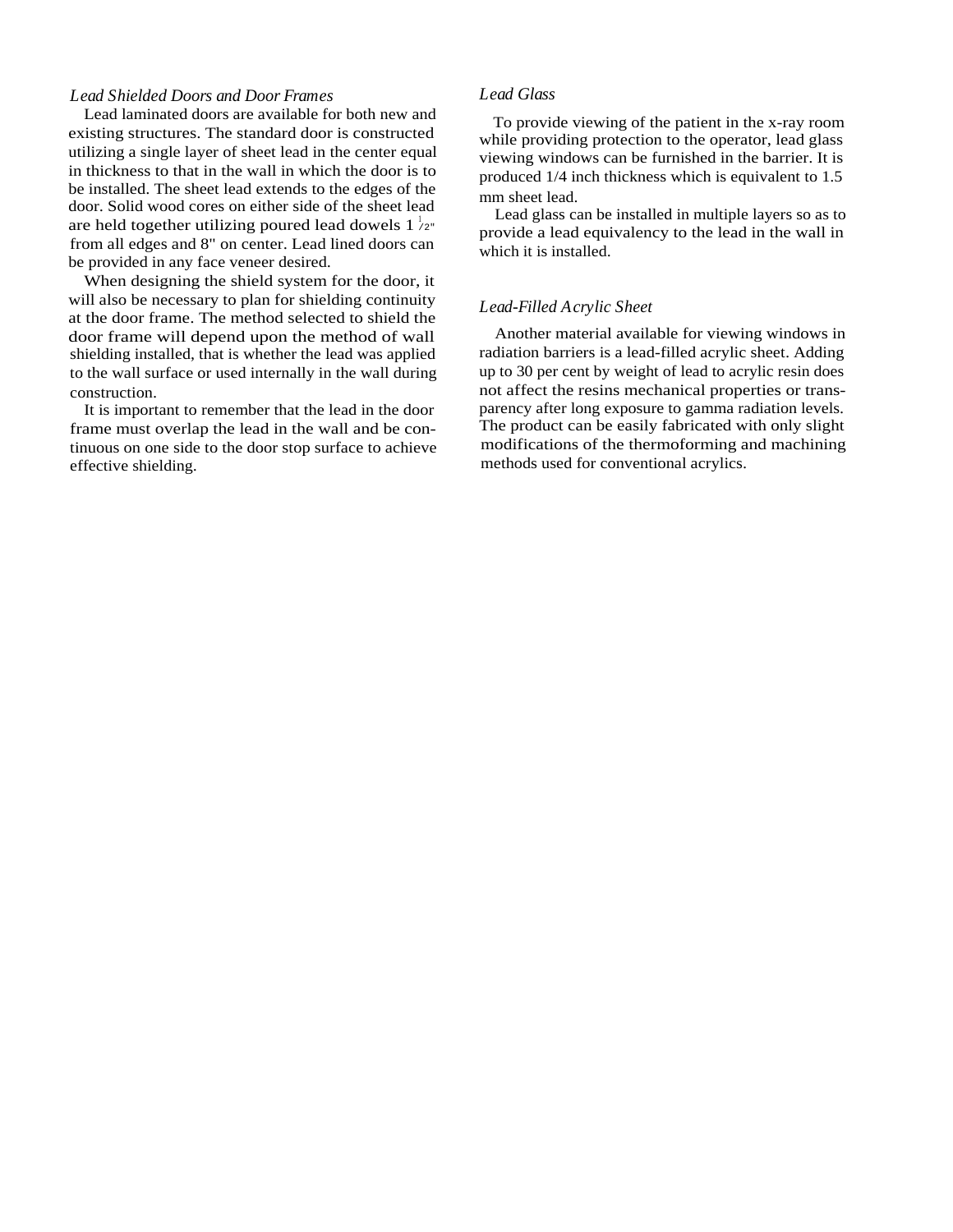#### X-Ray Protection

One of the most important events in modern physics occurred on December 28, 1895, when Wilhelm Conrad Roentgen submitted a paper outlining his discovery of what eventually came to be known as "xrays". He had chosen the term x-ray because they were then of unknown origin, and "x" is a scientific symbol for the unknown.

Even though x-rays were known before the time of Roentgen, (in 1784 Ben Franklin had witnessed x-rays produced experimentally,) none had recognized any real significance in the production of this electrical phenomenon. Once the milestone marked by Roentgen had been passed, however, many came to grasp the significance of x-rays, among them Thomas Alva Edison who was one of the first to have intentionally produced an x-ray. He was also one of the first to broaden the scope of research and examine other means of using these rays, such as in fluoroscopy.

Not all of these discoveries were complete blessings however. Research in fluoroscopy, for example, led to an early case of radiation damage to one of Edison's assistants and the fluoroscopes themselves caused the removal of the skin from the hands of a good many purchasers. Predictions were being made that science would develop a means of photographing the contents of secret documents through letter boxes. This prompted one knowing wag to predict a potential market for lead mail boxes. It was a combination of these essentially unrelated items which spurred the research for means of protection against these rays. The research of other materials did little to inhibit the advancement of sheet lead as an effective means of protection and it was not long before lead was established as a standard against which other materials were measured.

*Protection Against X-Rays* Continuous x-rays are produced in commercial machines when a high energy electron is deflected in the coulomb field of a nucleus.

The x-rays produced are widely used both by the medical profession and by industry. These rays can cause physical damage to persons exposed to them so it is necessary to enclose or shield the x-ray generating units with a material which resists x-ray penetration. Since the impermeability of the shielding material is a function of its density, lead is usually the most economical material for such shielding applications.

A major factor in the design of a x-ray protective shield is the intensity of the rays, which is a function of the voltage impressed on the x-ray tube. It is customary therefore to use voltage as a primary guide in selecting the proper thickness of the shielding material. Lead is primarily used as radiation shield for x-rays produced at potentials below 300 KV, whereas concrete is used above 300 KV, as well as for gamma beam installations.

*Medical X-Ray* The healing arts have benefitted immeasurably from the use of x-ray as a tool for diagnosis and therapy. In recent years the increased use of x-ray itself has become something of a hazard. Operating personnel, as well as occupants of nearby premises, may unknowingly be exposed to dangerous amounts of radiation unless adequate shielding is used. Since liability insurance usually covers only the patient, it does not protect the user of the equipment against injured parties outside his practice. The doctors responsibility towards these occupants or personnel, therefore, become a major consideration when xray equipment is installed. *No shielding systems should be undertaken without consulting a qualified radiation consultant or certified radiation physicist.* In addition, effective liaison should be established with the office of radiation control of the municipality having jurisdiction over the installation, where a list of qualified radiation consultants can be obtained.

*Industrial X-Ray* Certain types of industrial x-ray machines intended for production line operation are self-contained in lead lined cabinets, interlocked to prevent access to the enclosure while the x-ray generating unit is energized. However, a general x-ray department usually requires the provision of a lead lined room. This type of installation of x-ray equipment is comparable to that used in hospitals and other medical facilities. Such a room must be carefully planned and constructed with lead lining of sufficient thickness to keep the exposure of persons in its vicinity below safe tolerance limits. The principal factor in determining this proper thickness of lead to be used is the intensity of the x-rays to be generated. However, consideration must also be given to such factors as cumulative time of operation, the distance of the operator and persons outside the room from the x-ray tube, and the generation of scattered or secondary radiation given off by objects in the path of the useful beam.

#### Portable Space Shielding Systems

With the increased usage of radioactive materials in medicine and industry, hospitals, factories and laboratories require a movable barrier for local applications which will effectively shield the operating personnel. Since these barriers may only be used for relatively short periods - perhaps for one simple operation - and then re-built for an entirely different purpose, it is important that the system can be handled by unskilled workers, with a minimum of mechanical assistance.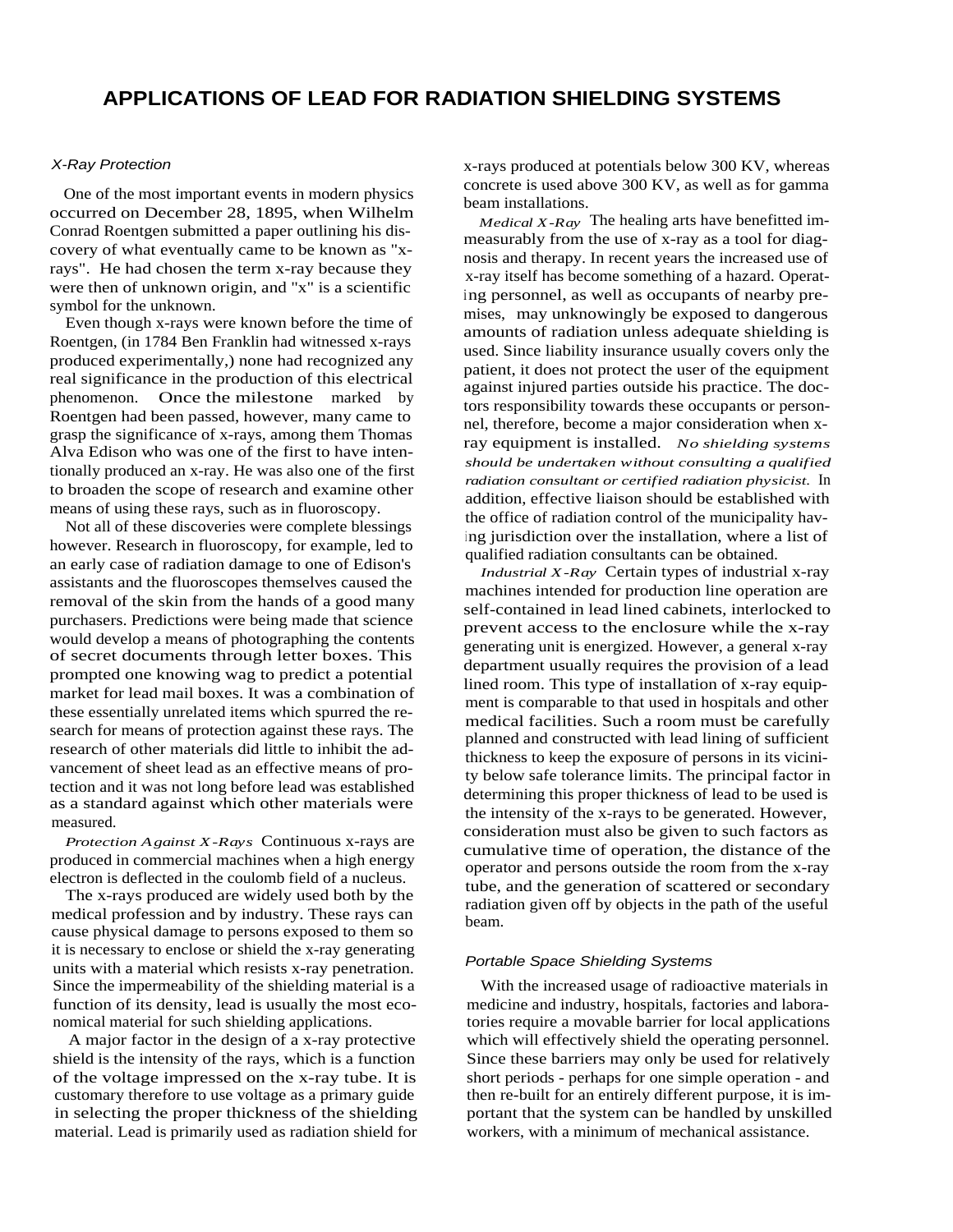Flexibility of design is an important factor because of the frequent alterations. Therefore, the majority of the components of the system must be freely interchangeable. Those components which serve specific or special purposes should be as versatile as possible.

The efficiency of protection of a portable shield is largely dependent upon the accuracy of the design of the component parts, as well as the quality of manufacture of each of the parts. In addition, the components of the system should be limited in weight, and size, and not easily damaged by repeated handling.

The currently used portable shield materials containing lead are:

Lead Bricks Leaded Glass, Sheet and Bricks Leaded Plastics Lead Clad Building Material Lead Laminated Panels Lead Shot Lead Sheet and Foil

The following sections provide some additional information on the more important lead shield materials.

In *lead brick* shield systems, most of the shield is built from standard interchangeable wall units, with special units available for the installation of tools and implements for remote handling.

*Leaded glass bricks* can also be made part of the system so that work being conducted may be viewed directly without any loss in overall shielding efficiency.

*Mobile Lead Screen* Lead sheet and various lead laminates may be used in some applications of portable shielding where the erection of a lead brick wall is not the most convenient method. Such specially designed shields are used in medical and industrial applications of radioactive isotopes.

A typical mobile shield would consist of an unpierced lead sheet, laminated with a resilient adhesive between two plywood panels and covered with a variety of surfaces, finishes, such as wood veneer, mylar or plastic. Usually the screen is provided with a metal trim on all edges, in addition to the normally supplied mobile mounts and casters.

If required, mobile lead screens can be furnished with a view window of lead glass of equal shielding capacity as the screen panel.

*Lead Blankets* In order to permit maintenance and inspection of a nuclear installation, it is necessary to provide a barrier that will reduce the gamma radiation to an acceptable level. Even though the reactor is not operating when a nuclear plant is shut down, a significant amount of gamma radiation remains in the components of the cooling system. One way to permit the maintenance personnel to reach the necessary locations is by the use of a flexible lead blanket or pad that can be placed over the pipes and other sources of the gamma radiation. In addition to being flexible and rugged, the blankets must contain enough shielding material to be an effective gamma radiation barrier, while light enough to be easily carried.

Lead is unique for this application due to its high density. The flexible lead blankets are fabricated from a layer of leaded vinyl sheet sandwiched between two sheets of flexible plastic. Another form of a lead blanket is made from lead wool evenly distributed between two layers of material, which is then quilted.

#### Protective Clothing

Special clothing should be worn when there is a possibility of contamination with hazardous amounts of radionuclides. The degree of protection required is a function of the quantity, type, and nature of the radiation, as well as the design of the available facilities.

For low and medium level work, coveralls, caps, gloves and either special shoes or shoe covers are suggested.

For close or contact work with radioactive materials emitting radiation of low penetrating power, shielded clothing such as leather, eye protection or leaded gloves and aprons may be used to increase allowable exposure time. Leather and rubber are effective against most beta radiation, while fabrics loaded with a high atomic number material such as lead are used for shielding against scattered x-rays in fluoroscopy. At the higher energy levels, the great increase in weight and the loss in flexibility which would be necessary to shield against gamma rays rule out the use of shielded garments.

#### Gamma Ray Shielding in Laboratories

Values prepared by the National Bureau of Standards may be used to determine the required thicknesses for shielding from gamma ray sources in the laboratory. In practice such calculations should be made only under the direction of a qualified expert; the resulting installation may subsequently require measurements of actual radiation levels obtained.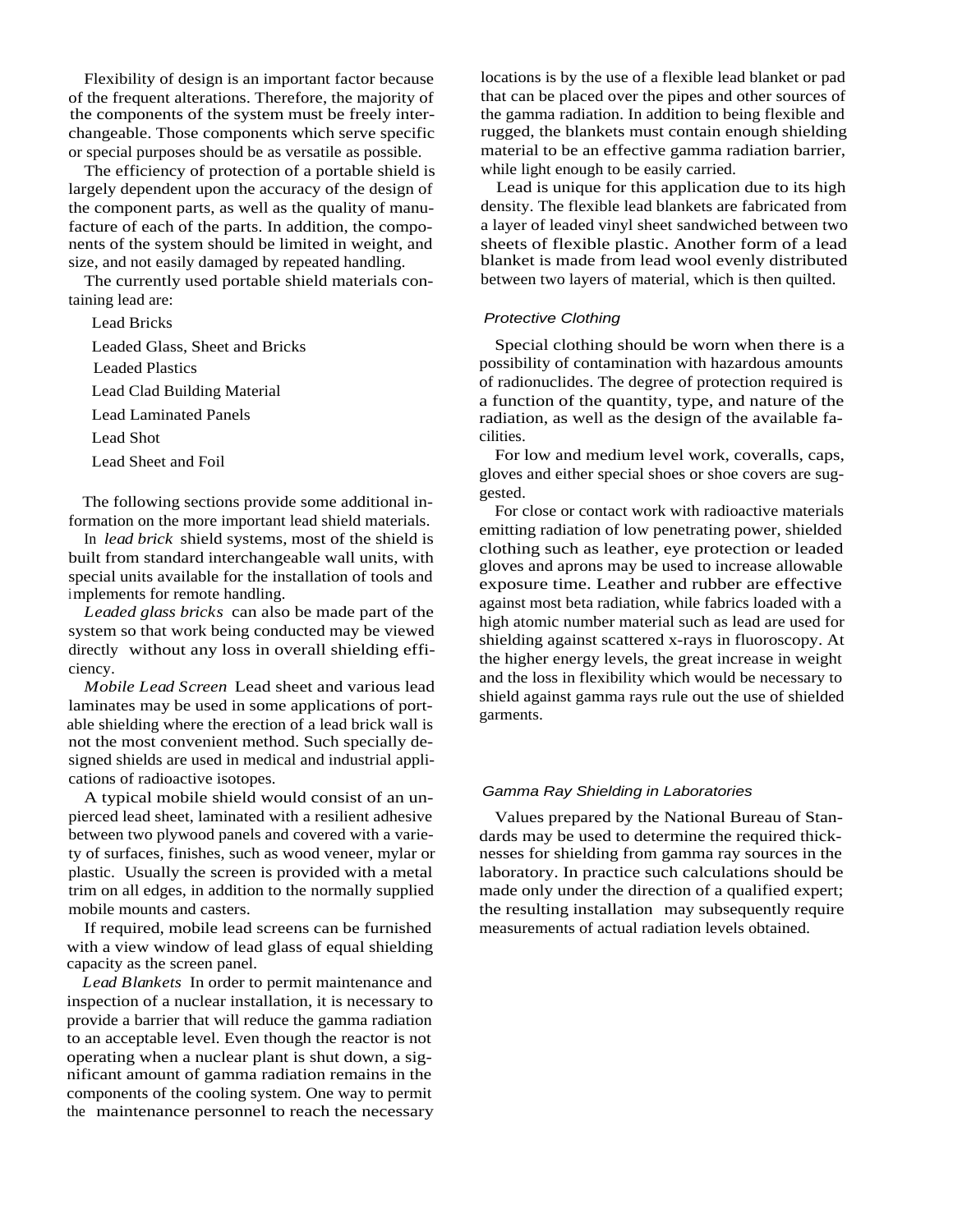## **DESIGN AND CONSTRUCTION**

## **OF X-RAY PROTECTIVE SPACE SHIELDING SYSTEMS**

#### **Introduction**

Commonly used building materials in walls, ceilings, and floors may provide an adequate level of x-ray protective shielding in a great many installations. When these materials do not furnish the necessary level of protection however, the protective barrier must be increased by either additional thickness of these materials, or by adding a suitable thickness of a shield material such as lead, concrete or steel.

In reviewing the previous section on shield materials, it is clearly evident that the use of lead in a protective shield installation will result in an effective, light-weight, low-volume attenuation barrier. These factors, combined with its versatility, makes lead an ideal choice for x-ray shielding applications.

There are a number of methods of applying lead for x-ray protection, including sheet lead, lead laminated to common building materials, lead brick, lead lined block, leaded glass and a variety of leaded vinyls.

*It cannot be stressed too strongly that before a radiation protection shielding system is considered, contact should be made with the radiation control* of*ficer of the local municipality having jurisdiction, as well as a registered specialist in the field of radiological shielding.*

#### Design Requirements

The primary factors to be considered in the design and construction of a x-ray protective space shielding system are:

- Energy of the radiation source, expressed in KV.
- Orientation and projected field size of the useful beam.
- Distance from source to point where protection is required.
- Size and location of openings in the barrier.
- Geometrical relationship between the source of radiation, openings, and the position of the person or object to be protected.
- Maximum allowable dose rate.
- Machine utilization factors and amount of leakage radiation.

The protective shield is classified as either a primary barrier for x-ray beam attenuation, or as a secondary barrier for shielding against leakage and scattered radiation. The barrier material thickness is based upon the above factors, but the mathematical computations to determine the required thickness can be found in radiological engineering publications and handbooks.

One such publication is the National Council on Radiation Protection and Measurements (NCRP) Report No. 49 entitled Structural Shielding Design and Evaluation for Medical Use of X-rays and Gamma Rays of Energies Up to 10 MeV.

An additional factor to consider in the design of a medical x-ray installation is that the occupancy factor in any area adjacent to the radiation source is generally zero for any space more than 7 feet above the floor. This is based on the fact that most individuals are less than seven feet tall, and therefore it is usually possible to reduce the shielding thickness above this height. However, consideration must be given to the height of the radiation source (must be below 7 feet) and the possibility of the radiation scattering from ceiling of the adjacent area toward the occupant, in order to provide sufficient shielding.

In reviewing these factors, a significant consideration unique to dental x-ray installations is the extreme flexibility of the useful beam orientation, and its effect on the shield thickness requirements. It is good engineering practice therefore, to apply the calculated maximum material thickness to both classes of protective barriers.

#### Construction of A Space Shielding System

The construction of an x-ray protective barrier shall be such that the radiation protection is not impaired by any area being left unshielded. Any openings in the protective barrier, whether nail, screw, or bolt holes, penetrations for pipes, ducts, conduit, electric service devices, or louvers, doors, windows, etc., must be so protected as not to impair the overall attenuation of the rays.

All larger openings, such as doors, observation windows, etc., should be located in the secondary barrier whenever possible (this is principally an economic decision, as shielding these openings frequently involves the use of more expensive materials, i.e., lead glass, lead lined doors, etc.).

The basic protective barrier involves the use of sheet lead for the protection of the general area (i.e., walls, ceilings, and floors). However, since sheet lead has very little inherent structural strength; most installations require that the sheet lead be supported in some fashion, or that the sheet lead be laminated to some more rigid building material.

Where lead is to be used in the shielding of new structures, careful consideration of the construction methods to be used will result in maximum space saving.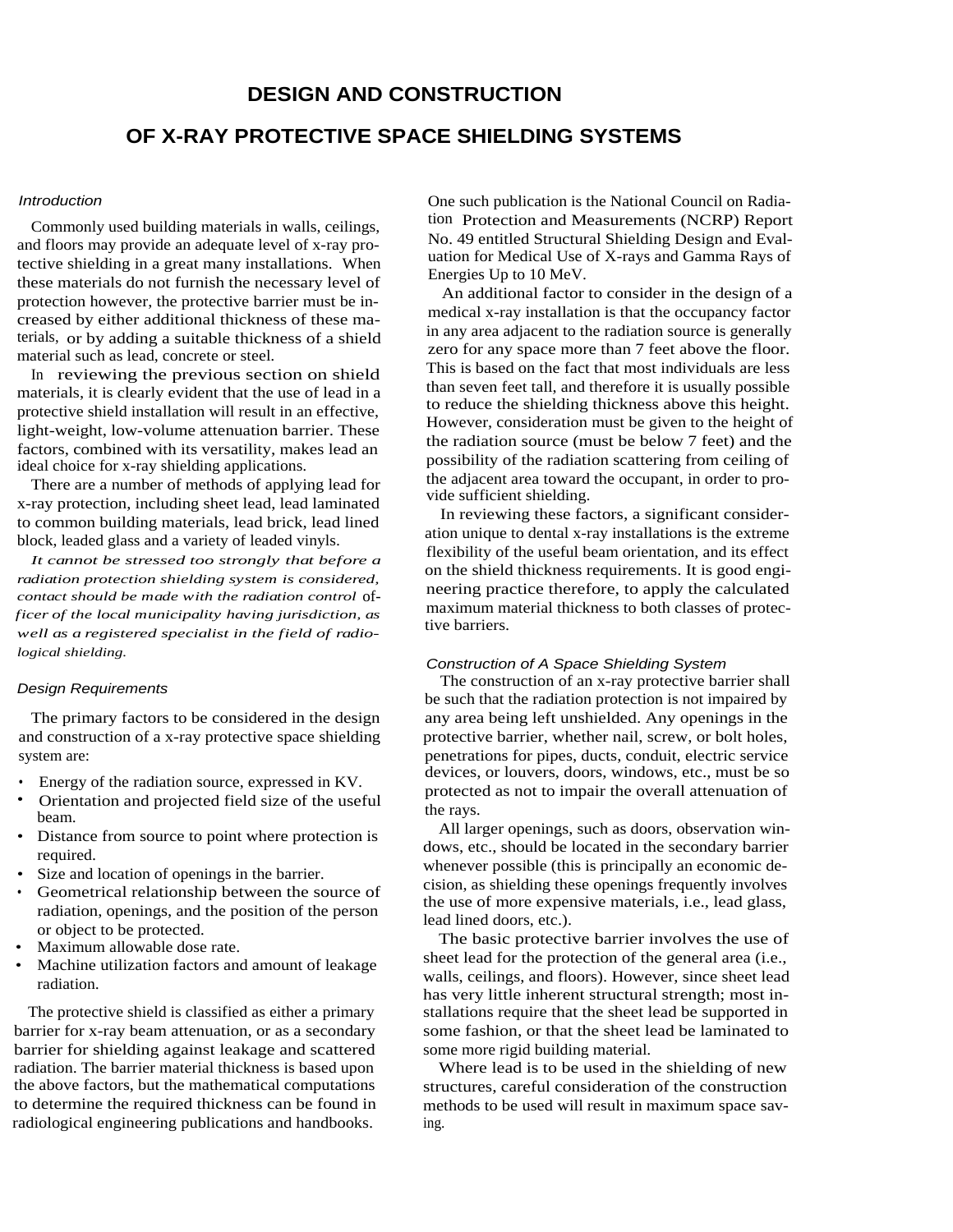When a sheet lead lining is specified for a new structure, the installation is much simpler as many of the corners between surfaces can be shielded as they are built. However, the addition of sheet lead to an existing structure involves no significant design problems, except that special care is required at all corners, openings, and at any point of shield discontinuity. Therefore, the addition of lead rather than the common building materials presents no particular problem and will result in a considerable saving of the available floor space.

The use of lightweight partitions, where feasible, with the lead shielding built in, should always be considered. For this reason, lead laminates are eminently suitable for use in the erection of new structures, and may be used without any other material except a stud frame to produce shielded partition walls and ceilings. In such a situation it is often necessary to provide a lead mat under the partition so that excessive radiation is not scattered under it.

Advantage may also be taken of the different forms of laminate available to achieve a hygienic and pleasing finish without any additional treatment or decoration. To achieve the maximum all-round benefit, it is most important that the architect consult a certified radiation physicist or radiologist and the shielding installation contractor at the design stage. Only in this way will it be possible to incorporate the required shielding into the building at minimum cost and without unnecessary waste of valuable floor space.

#### Sheet Lead Lining

In the construction of a sheet lead lining for an x-ray protective shielding system, the support of the sheet lead is very important.

This needed support is accomplished in a variety of ways, and in such a manner as to prevent sag, cold flow, mechanical damage, and to maintain the continuity and integrity of the barrier. All of these methods are satisfactory and the choice of which may depend upon the type of construction and other installation conditions. Some of the more common methods of construction are described in the following section.

The sheet lead is positioned against the wall surface, or partition studs, with the longer dimension of the sheet running vertically. The width of the sheet should not exceed 48 in. for ease of handling, with all joints occurring over a vertical support. All joints should be lap joints with an overlap of 1/2 in., or twice the sheet thickness, whichever is greater.

It is recommended that the sheets be installed by continuous attaching along the upper edge of the supporting structure, supplemented by additional attaching points at intervals of not more than 30 inches in either direction. The top of the sheet should turn out at least 2 inches over the horizontal support.

At each joint and at 16 in. intervals, studs of either wood, steel angles or channels are placed running from floor to ceiling, and secured at both top and bottom. Additional securing at intermediate points is required, the spacing of which depends on the weight of the sheet lead, but in no case should this vertical spacing be greater than 4 ft. The lead sheet is secured by fastening through the lead to the supporting studs. The selected type of fastener should be used in conjunction with a hard washer for stress relieving at the point of concentration.

There are several methods of fastening the sheet lead to a wall surface, three of which are shown in Figure 2.

The screw-capping method of Figure 2-A requires a lead-patch burned to the sheet lead over each fastener. These patches should extend several inches in each direction beyond the point of fastening so that the rays striking at an angle cannot penetrate the fastener hole. Patches should be of the same thickness of lead as the sheets to eliminate any possibility of radiation leakage.

The lead plug method of Figure 2-B does not require the addition of lead patches.

An alternate method, Figure 2-C, to be considered is to employ boards attached horizontally across the studs. The lowest boards are applied first to a height of



Figure 2-A Screw - Capping Method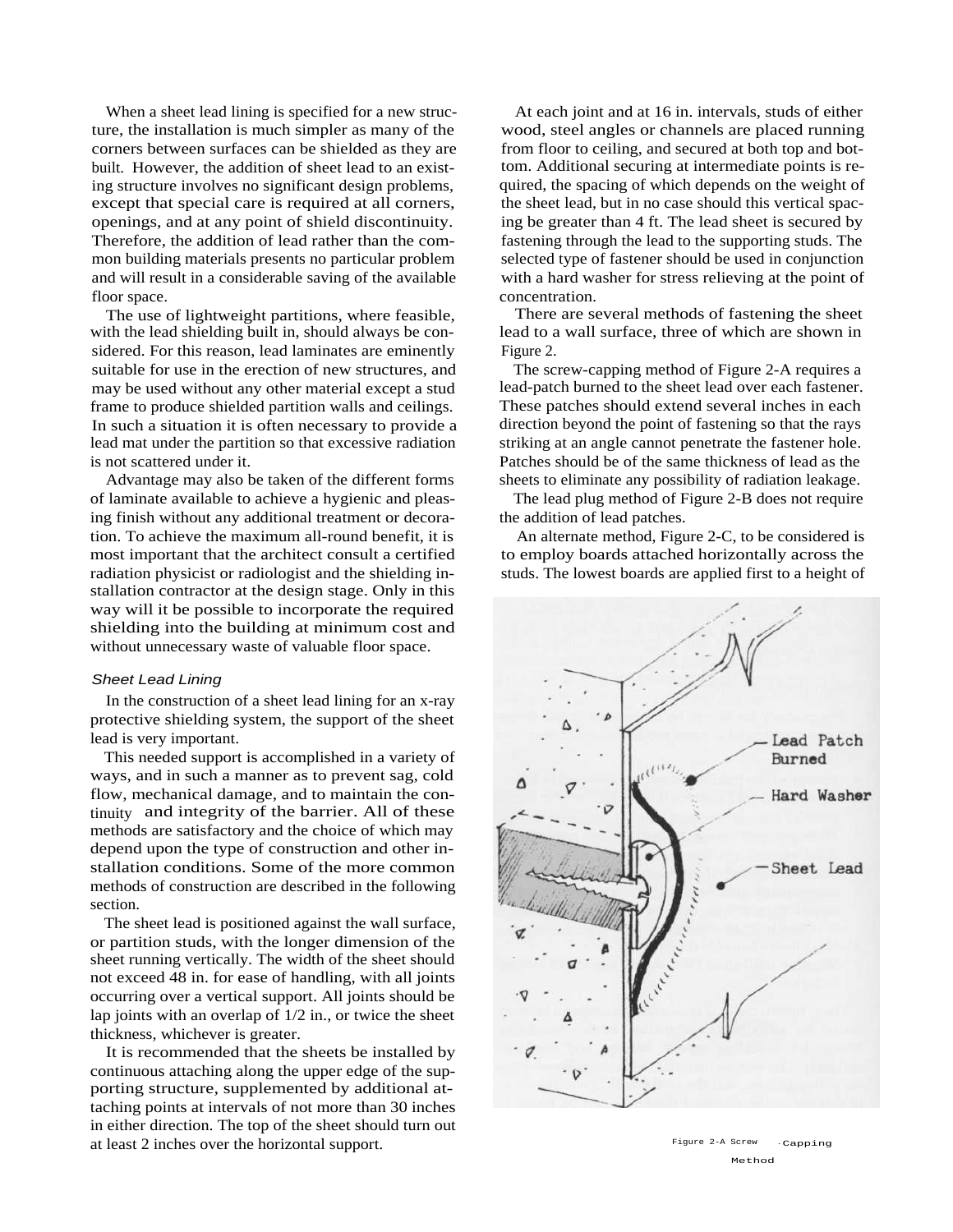

**Figure 2-B Lead Plug Method**

about 18 inches, and then covered with sheet lead, which is turned back over the upper edge of the top board, and then turned upward about 1 in. and fastened against the studs. Another 18 inch tier is applied in the same manner, fitted down over the setback of the first sheet of lead, and covered with lead. The joints between the lead sheets are then burned or soldered.

For the joints at the floors and ceilings, the sheet should be extended around the corners, and burned or soldered to the sheet on the adjoining surface to form a continuous shield. The lead lining should extend around the door frame so that it will overlap the lead lining of door when the door is closed. In addition, the door frames within the protective barrier may require a lead threshold to complete the protective shielding.

All joints between the lead sheet lining and other materials must be constructed to prevent a reduction in the required level of protection.

Protection of the ceiling is most easily accomplished by laying lead, with overlapped joints, on the floor above or over a drop ceiling. Figure 3 shows the installation of sheet lead on the floor above. The ceiling lining should be extended sufficiently to prevent the passage of the rays through a gap existing between the

lead sheet on the walls and that applied for ceiling protection. This precaution is required as the rays travel in a straight line at an angle to the walls and ceiling.

Soldered or burned seams are permissible providing that the lead equivalent of the joint is not less than the barrier thickness required; and that the !ap joint is onehalf inch or twice the sheet thickness, whichever is greater.

#### Sheet Lead Lining In Existing Structures

When installing a sheet lead lining in an existing structure, the following points should be especially noted.

When the floor is covered with sheet lead, it should extend up each wall a minimum of 2 in. with the wall shield overlapping it down to the floor level, as shown in Figure 4. It is not good practice to have the floor sheet lead overlapping the wall sheets.

Wall corners should be similarly treated, with one sheet extending around the corner for a minimum of 2 in. and underneath the sheet ending at the corner. This practice will reduce the possibility of the top sheet being accidentally raised, and the Shield effectiveness reduced.

The installation of sheet lead to an existing ceiling requires greater care to prevent a discontinuity of shield. In normal construction practices, the sheet lead is laid on the floor above. In existing buildings this will



**Figure 2-C Horizontal Boarding Method**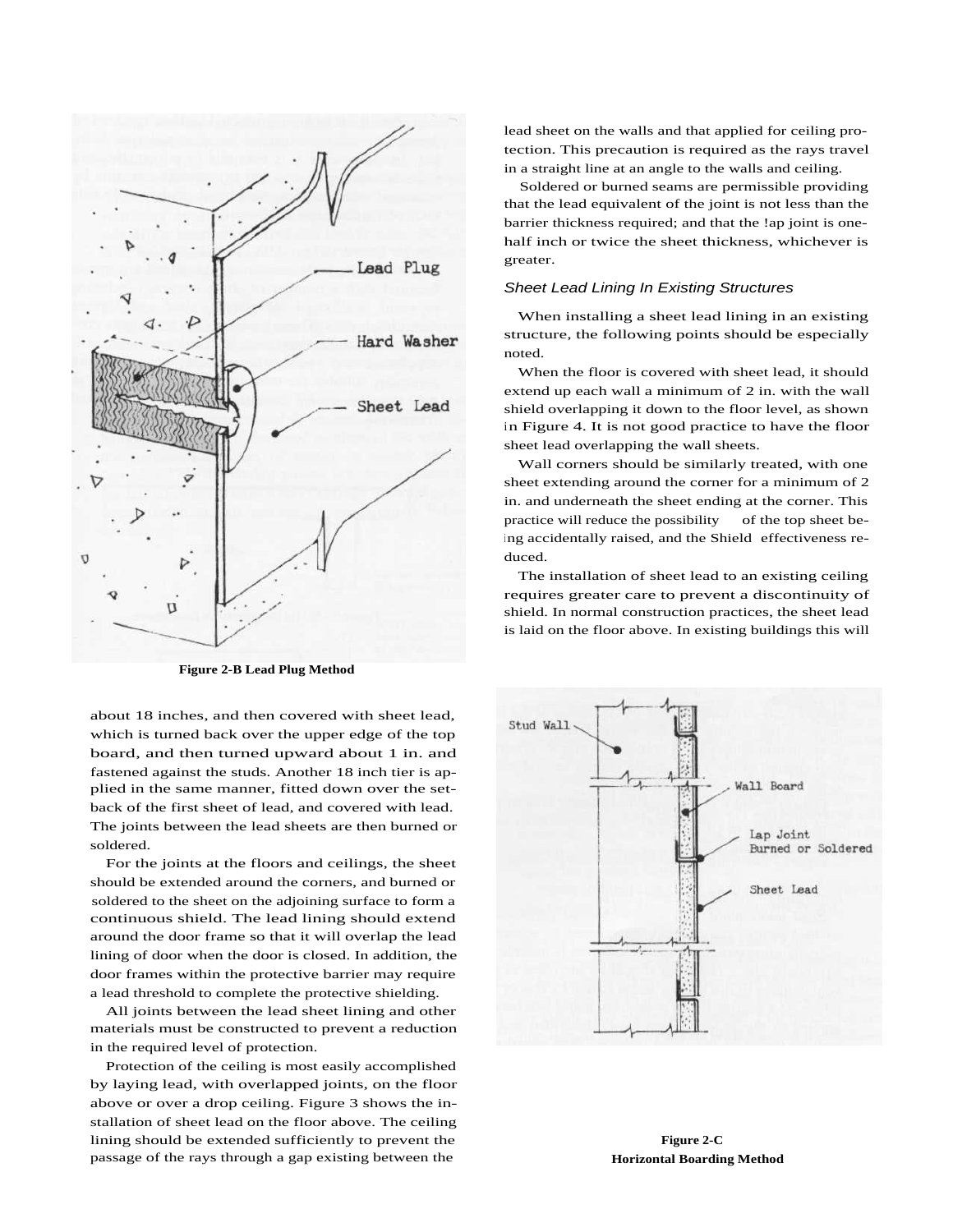

**Figure 4 Floor to Wall shield continuity.**

almost certainly cause a lack of continuity at the joint between the ceiling and the walls. Unless the room construction allows for a continuous shield, the sheet lead applied to the walls should extend several inches along the underside of the ceiling.

Figures 5 and 6 show diagrammatically how to prevent discontinuity of shielding in floor-over or adjacent room protection.

Figure 7 illustrates a lead insulated hung ceiling.

#### Finishing of the Sheet Lead Lining

Lead takes paint well without special preparation, so lead linings may simply be painted to present a pleasing appearance. If such treatment is intended, a baseboard and a chair rail should be provided to prevent damage to the lead by being struck by feet or furniture. If a plaster finish is desired, metal lath may be applied to the supports previously described and the wall plastered in the usual manner. Wall board may also be applied to these supports. Wood floors to be laid over lead linings either in the x-ray room or in rooms overhead should be laid on floating sleepers, care being taken that no nails penetrate the lead. Cement floors may also be laid over lead linings but if the lead is left exposed without immediately pouring the

concrete, it should be protected against mechanical damage by a layer of heavy building paper or 30-lb. felt. In either case it is essential to protect the lead from the corrosive reaction of "green" concrete by coating it with a cold applied brush coat 12 to 15 mils thick of a bituminous compound.

#### Barrier Construction With Lead Laminates

Laminated panels containing sheet lead are manufactured with a number of sheet materials including plywood, wallboard, aluminum, steel and various forms of plastics. These laminates are often more convenient to handle than sheet lead since they are selfsupporting and require fewer fasteners. They are especially suitable for temporary barrier structures as they can be easily constructed on a simple stud framework.



**Figure 5 - Shield continuity on floor above.**



**Figure 6 - Shield continuity for adjacent rooms.**



**Figure 7 - Lead insulated hung ceiling.**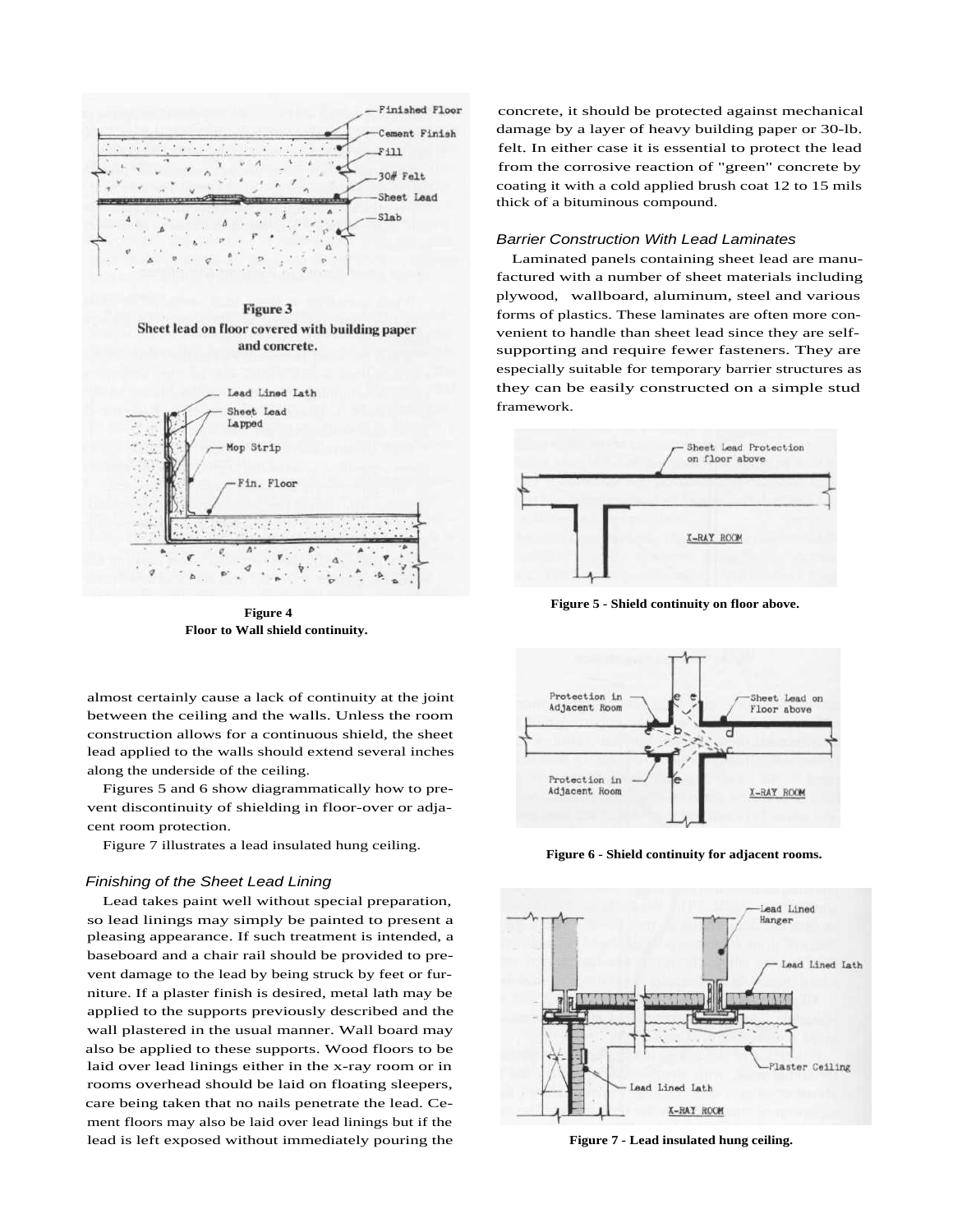In all methods of installation of laminated panels, it is important that the laminates be butted as closely as possible.

It should be noted that a variety of surface finishes can be provided as an integral part of the lamination by veneering decorative sheet materials to the finished side of the lamination. This can also be accomplished after installation by adhering a variety of surface finishes to the laminated panels.

#### *Lead Laminated Plywood*

Figure 8 illustrates three of the more common methods of installing lead laminated plywood panels to ensure continuity of protection at joints and points of fastening.

In Figure 8A, a batten is fastened on top of a lead strip, which is then turned up around the sides of the batten. The batten is fastened to plugs in the wall, at the minimum number of points to ensure secure fastening. The laminated panels are then secured to the batten with fasteners short enough to avoid penetrating the sheet lead, and spaced apart from the batten fasteners.



#### **Fgure 8-A**

In Figure 813, the laminated panels are directly fastened to plugs in the wall, with the joints and fasteners covered by a batten, made trom the laminate material, which is glued into place.





Figure 8C, illustrates a third method where a wooden batten is placed over the joints and fasteners, and is then fastened through the laminated panels into plugs in the wall. The wooden batten is then covered with a strip of sheet lead, which is fastened along its edges to complete the shielding.



**Figure 8-C**

#### *Lead Laminated Gypsum Wallboard*

Lead laminated gypsum wallboard consists of a single unpierced sheet of lead laminated to either 1/2 in. or 5/8 in. thick wallboard. The bonding is accomplished with a continuous layer of mastic adhesive.

The lead laminated wallboard should be fastened at a minimum of 8 in. on center at the edges of each sheet, and at a minimum of 12 in. on centers at the intermediate studs. A 2 in. wide strip of sheet lead of the same thickness should be applied to each of the joint studs prior to installing the wallboard. These strips of sheet lead will provide the necessary 1 in. overlap with the adjoining sheet. Each fastener will be covered with a lead disc, equal in thickness to lead laminated to the wallboard to eliminate the possibility of radiation leakage at the point of fastening.

Figure 9 illustrates the typical methods of installing and fastening lead laminated gypsum wallboard.

#### *Barrier Construction with Lead-Lined Lath.*

The construction of lead-lined lath is similar to that of lead laminated wallboard, except that the sheet lead is laminated to 16 in. x 48 in. x 3/8 in. thick perforated rock lath. The sheet lead extends 1 in. on the top and one side to provide overlap with the lead on adjoining sheets.

The lead lath should be installed with staggered vertical joints on either studs or furring strips with a minimum of 12 fasteners per sheet. A finish coat of plaster may then be applied to the lath by normal construction methods.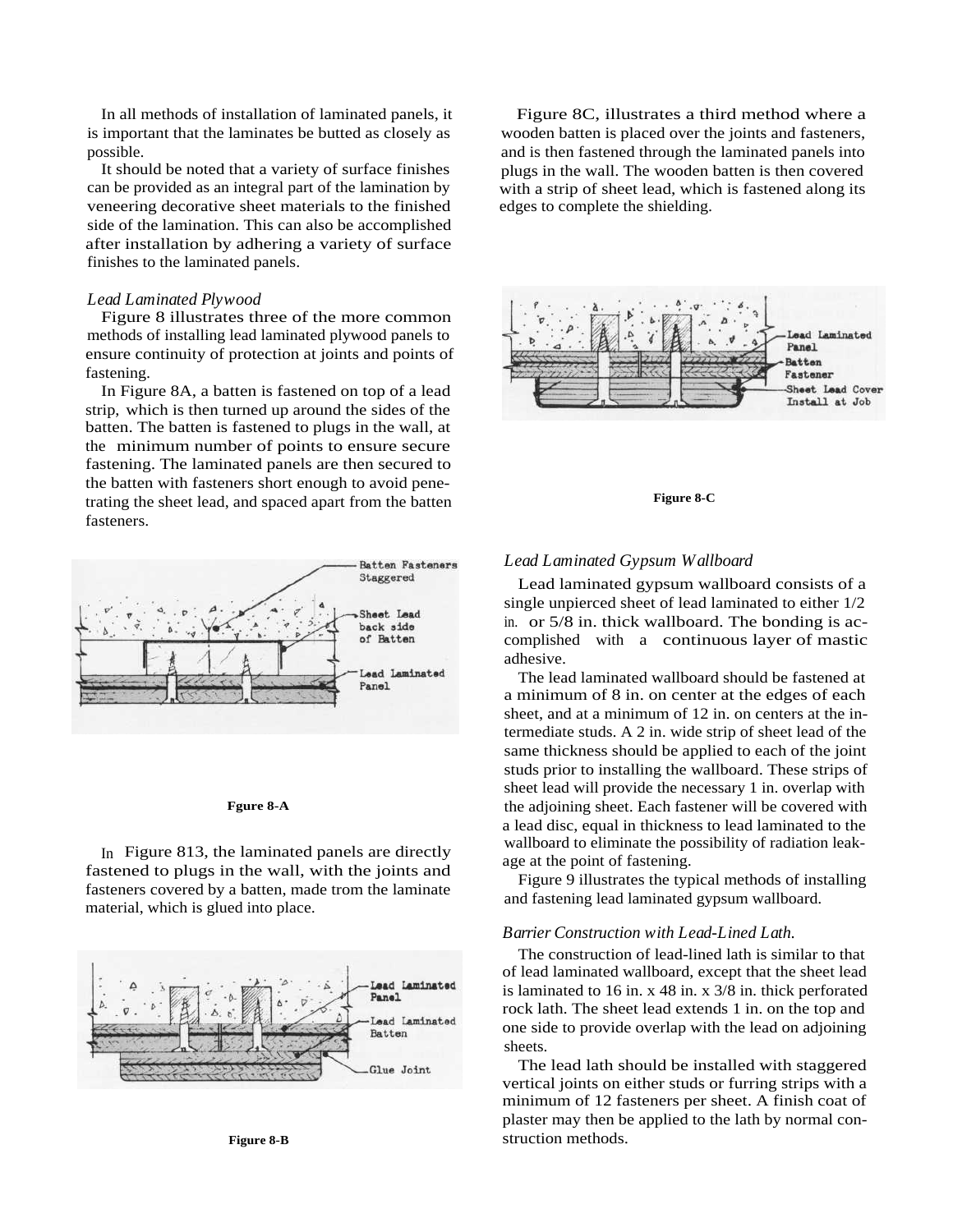





Figure 9 Typical Methods of Installing and Fastening Lead Laminated Gypsum Wallboard.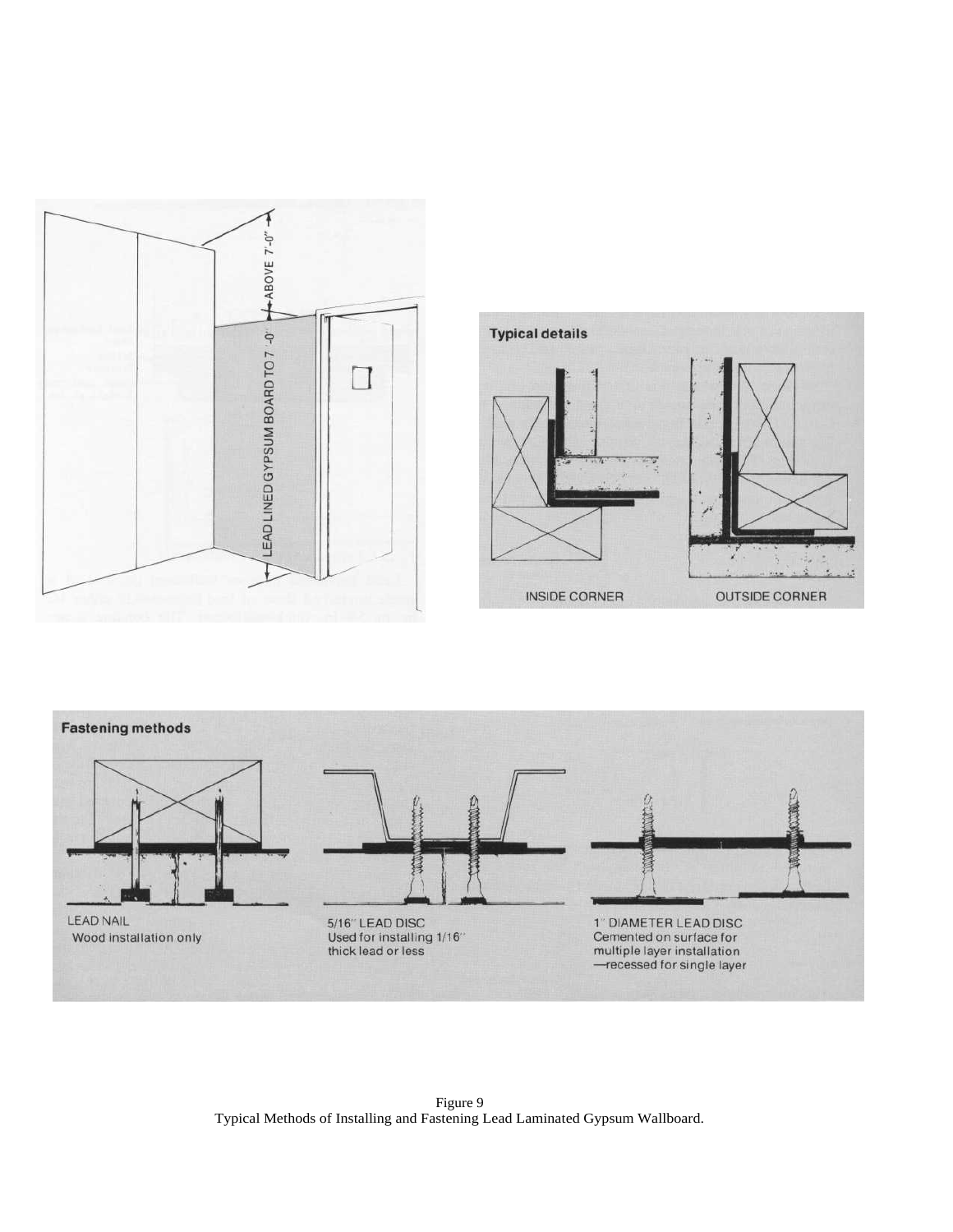





**Figure 10 Typical Method of Installing Lead Lined Lath.**

#### *Radiation Protection at Barrier Openings*

When the protective barrier is penetrated by any opening, special problems are encountered since they cannot be simply covered with sheet lead, and could result in discontinuity of the shielding systems.

The complicated problem of reflection of the ray should be solved in the early design stages and the resulting designs incorporated into the construction. For

ducts it could involve a lead shielded baffle, a leaded cowl or shielding within the mouth of the ductwork. A particular problem area is where the duct has a bend immediately behind the wall: Door openings may require a lead threshold, and, as a minimum, door buck shielding is required.

The remaining portion of this section deals with the unique problems of each specific type of barrier opening.

#### *Door and Door Frame Shielding*

The amount of shielding to be added to a door is equal to the shielding required by the wall in which it is installed. Due to the increased weight of a heavily shielded door, special consideration must be given to the hinging and supporting arrangements. Figure 11 illustrates the construction of a lead lined door.

Special consideration should also be given to maintaining shielding continuity at the door frame. How this is achieved will depend on whether the wall shielding lead is applied to the wall surface or used internally during construction. In all cases it will be necessary to ensure some form of overlap of the lead when the door is closed. A method of shielding a door buck is illustrated in Figure 12.

Where existing structures are being shielded, the lead shielding will normally be on or near the surface of the walls, and this will simplify door shielding. This will often be the case in new structures as well, but is less important since the positioning of the lead sheet around the door frame can be carried out before the frame is installed.

It is important to remember that both the face of the door frame and the door stop must be covered with lead to achieve efficient shielding.

Where sliding doors are employed, they should be made as close fitting as possible, with the lead or lead laminate applied to the side of the door closest to the wall shielding. In addition, an adequate overlap must be allowed, and the door should run in a lead-backed channel to prevent leakage underneath.

#### *Viewing Windows*

Lead glass viewing windows for patient observation from a control room or control booth are available in s[i](http://in.by)zes ranging from  $12$  [in. by](http://in.by)  $12$  in., to  $36$  i[n. by](http://in.by)  $48$  in. The frame is constructed of solid lead welded in one piece, splayed on four sides for one side angle viewing. An alternate type of frame is constructed from steel and lined with sheet lead. A horizontal trapped opening is provided in the bottom of the frame for voice transmission.

The frames are constructed to provide a minimum of 3/8 in. overlap at all points of the perimeter of the lead glass. Removable lead stops are provided for glazing in the field. Multiple lead glass layers (approximately 1/4 in. thick equals 1.5 mm sheet lead) are used to achieve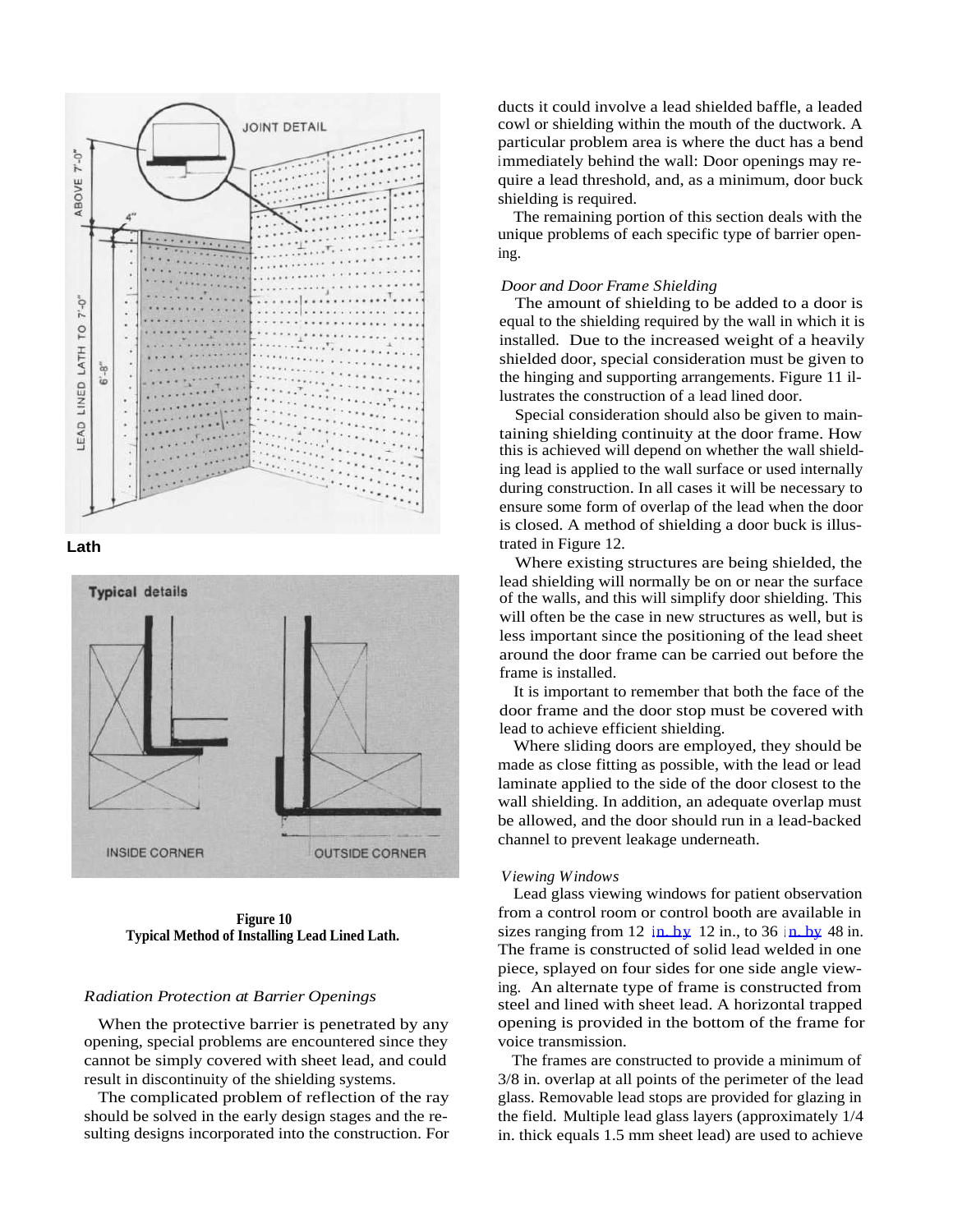

#### Standard door thicknesses

| lead thickness                                                                         | door thickness                                                           |
|----------------------------------------------------------------------------------------|--------------------------------------------------------------------------|
| $1.0$ mm to $2.0$ mm<br>$2.5$ mm to $3.5$ mm<br>4.0mm to 5.0mm<br>$5.5$ mm to $6.5$ mm | $+ 1/16"$<br>13/a''<br>$113/16" + 1/16"$<br>± 1/16"<br>2316"<br>$+1/16"$ |



Figure 11 Typical Construction of A Lead Lined Door.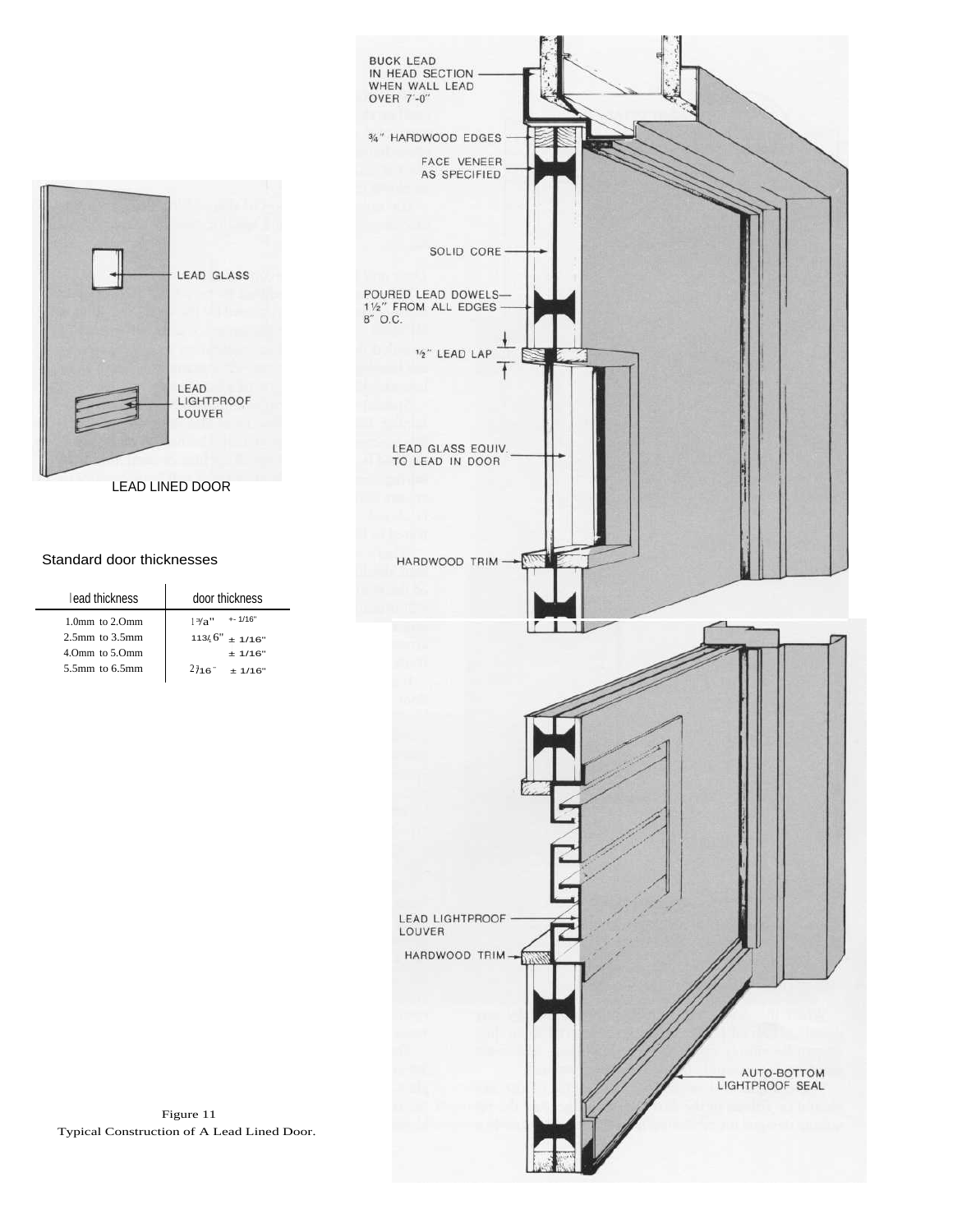

**Figure 12 Reinforced Lead Lined Back.**

the total shielding requirement. Figure 13 illustrates a typical lead glass viewing window.

#### *Ventilation Louvers*

Where ventilation is required in either walls or doors, lightproof louvers of solid lead are available. The louvers are constructed of inter-locking lead channels the same thickness as the lead used in the surface where it is to be mounted. A continuous flange is provided for surface mounting.

The design of louver allows approximately a 30 per cent air flow. Refer to Figure 11 which illustrates a typical lead ventilation louver installed in a lead lined door.

#### *Shielding of Ducts and Vents*

Air conditioning vents and duct work in existing structures present a particular problem, since it is not possible to simply cover them with sheet lead. The main difficulty obviously occurs at their point of entry into a room.

In new construction, duct work should only be incorporated when absolutely necessary, and should enter the room well away from the direct rays of the useful beam. For example, the duct should enter as near to the ceiling and corners as possible to minimize the shielding requirements. Where practical, a lead shielded baffle may be constructed in front of and as close as possible to the mouth of the duct, or by providing a leaded cowl within the duct.

Since complicated reflection problems will often be encountered, the final design of the shielding system requires the services of a radiologist. However, in the initial design stage some idea of the possible extent of shielding can be estimated by considering the effect of the direct beam.

For additional information on providing radiation protection at wall openings for duct and pipe, the



**Figure 13 Typical Fixed, Solid Lead Viewing Window Frame with Lead Glass Panel.**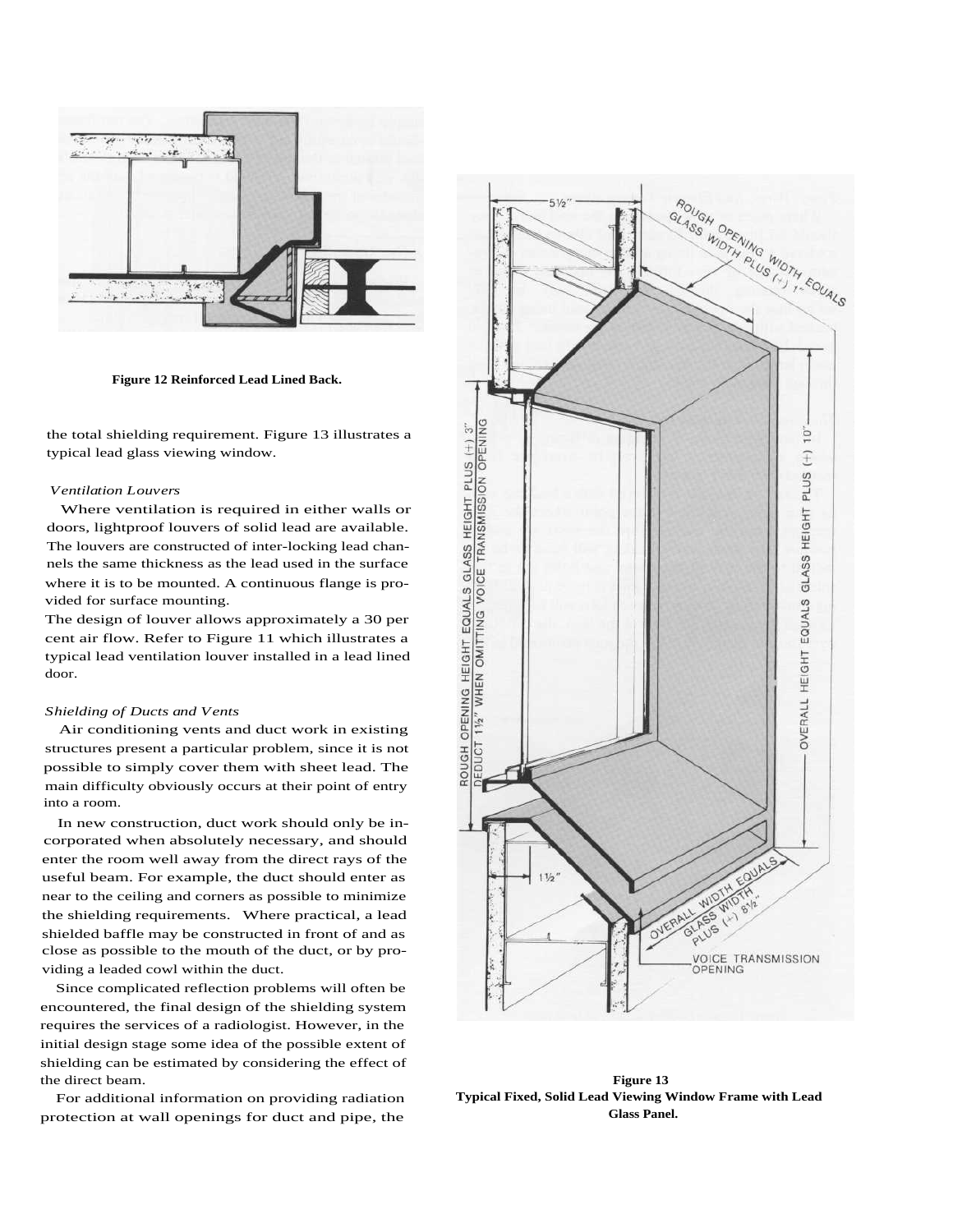readers attention is directed to Appendix A, a reprint of an article written by Messrs. Goodman and Hollands, outlining construction techniques to ensure continuity of the protective shield at barrier openings.

#### *Pipes, Wires, and Electric Service Boxes*

Where pipes or wires penetrate the lead lining, they should be fitted with flanged lead elbows welded or soldered to the lead lining and so designed as to prevent passage of rays through the opening. Pipes or wires passing through the wall may be offset so that the opening through the lead lining can be backed with a large lead patch on the outside. Electric switch boxes should also be backed with lead patches much larger than the opening so that rays cannot pass through even at an angle.

#### *Shielding Continuity at Joist Ends*

In new structures, a shielding difficulty at points where joists enter a wall, can be overcome by a method shown in Figure 14.

The end of the joist is covered with a lead cap with its four sides separated at the point where the joist emerges from the wall. Before the joists are laid in position, the main lead shielding will have to be attached to the wall of the room, and holes cut in this shield at each point where a joist is to be placed. During construction, the end of each joist will be threaded through the appropriate hole in the lead, the cap fitted over the end of the joist and the joist positioned in the



**Figure 14 - Shielding continuity at joist ends.**

wall. The flanges at two sides and the bottom will simply lie behind the main lead sheet. The top flange should be carefully cut so that the top of the cap can be lead burned to the top of the hole in the main sheet. In this way a continuous shield is produced, and the remainder of the shielding to the ceiling can be continued along the joists before the floor boards are laid.

#### X-Ray Machine Control Booth

Where it is inconvenient to erect a permanent stud wall to shield the machine operator, consideration should be given to a prefabricated control booth.

The control booth is fabricated from panels, similar to lead lined door construction, available in sizes up to a maximum of 48 in. wide. The sheet lead in the center of each of the individual panels extends beyond the panel so as to provide an overlap with the adjoining panels.

The panels are installed using 16 gauge steel wall channels, floor channels, and joint strips, which can be provided to accommodate any desired configuration.. Leaded glass vision panels can be provided in one or more individual panels at any desired location.

Inasmuch as the panels are completely self supporting, they are well suited for alteration purposes. In addition, the panels can be dismantled easily and erected in a new location. Figure 15 illustrates a typical control booth installation and construction details.

#### Thru-wall X-ray Film Transfer Cabinet

To prevent the transmission of light or radiation from the x-ray room to the film developing room, an xray film transfer cabinet is usually installed in the partition separating the two rooms: Figure 16.

A typical film transfer cabinet is of a double wall construction of heavy gauge steel, with a lead lining equivalent to that provided in the partition. In addition to being designed to prevent the transmission of light and radiation, the cabinet is of a fireproof construction. The integral face flange usually contains a baffled voice transmission passage. The doors are usually full height with concealed hinges, and are clearly marked exposed and unexposed. An interlocking mechanism is furnished to prevent the doors on opposite sides of each compartment from opening at the same time.

The film transfer cabinet may also be provided with a weight sensitive signal light system to indicate the presence of a x-ray film in either compartment.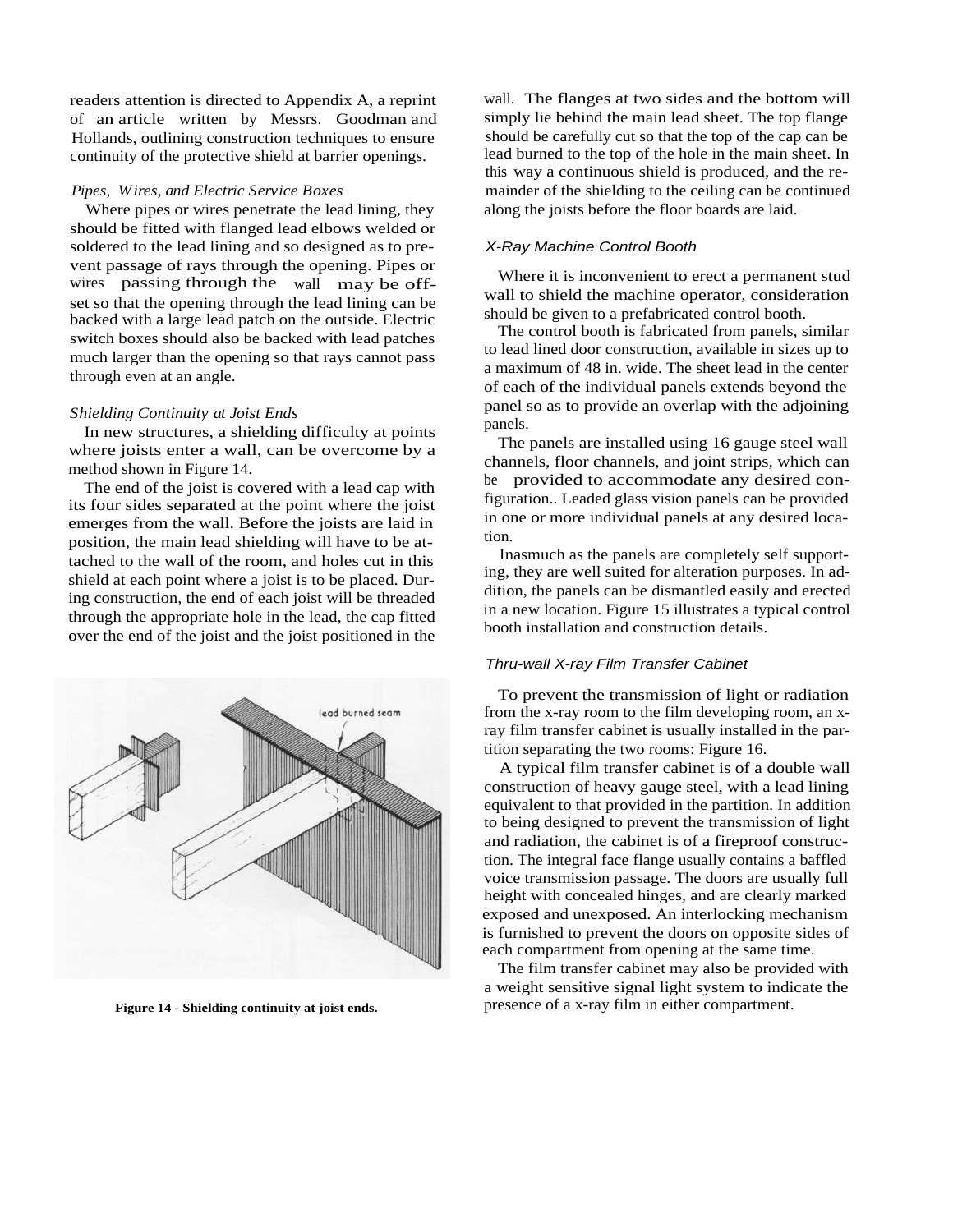



Figure 15 Typical Control Booth Installation.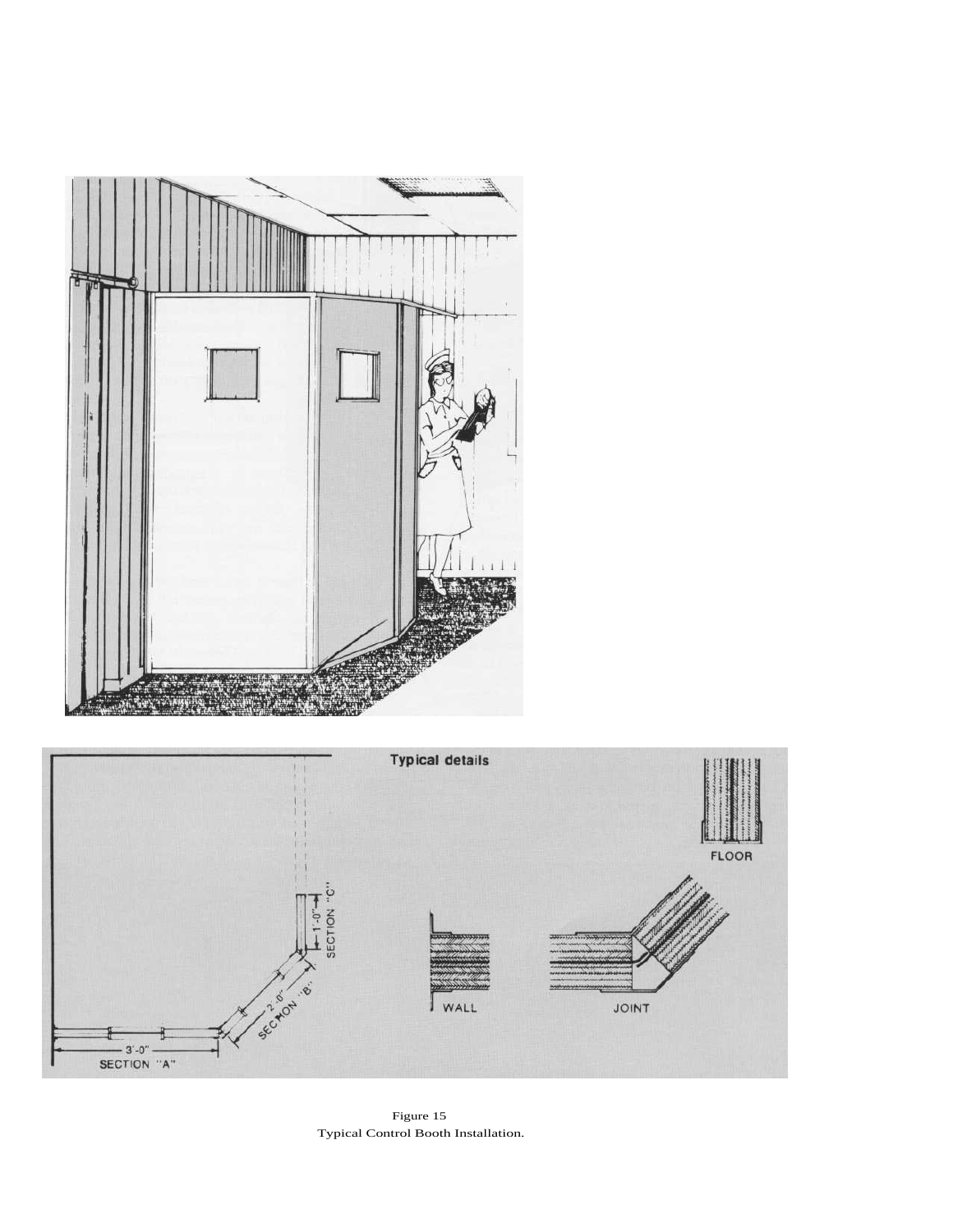

## Roughing-in details





Figure 16 Thru-wall film-transfer cabinets.

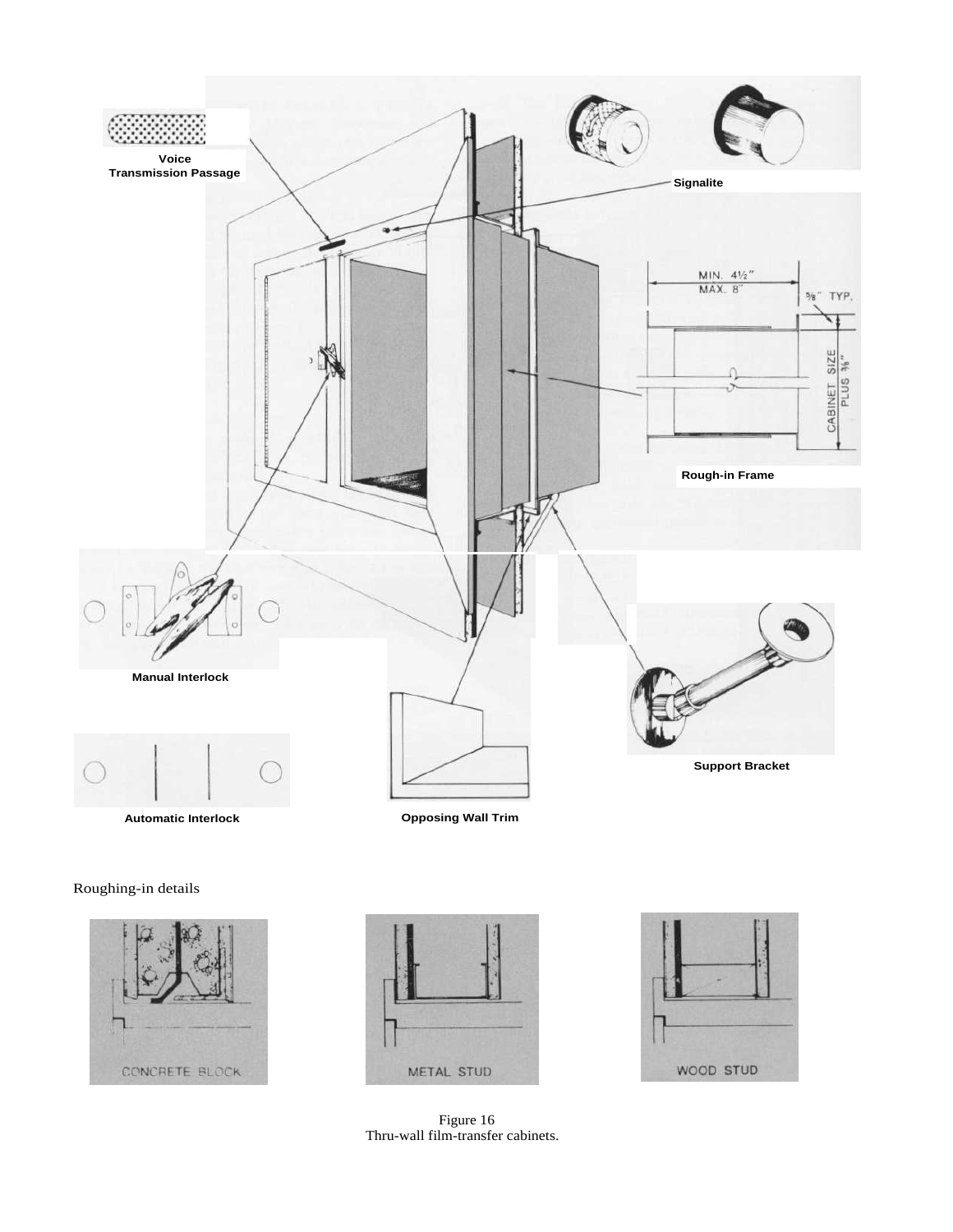## **RADIATION PROTECTION AT WALL OPENINGS FOR DUCT OR PIPE**

#### **Harrison D. Goodman\* and George Hollands\*\***

The purpose of these data sheets is to acquaint the air conditioning engineer with the means for shielding ductwork and other openings that penetrate protective barriers around radiation facilities, particularly X-ray rooms.

Protection against radiation from X-ray tube, cyclotron, radium or other radioactive material is primarily a question of shielding to reduce the level of radiation to a safe or specified amount, of maintaining safe distances from the rays, and/or of limiting the time of exposure.

The prime consideration in preventing penetration of rays is density of the shielding material. Lead is the densest of any commonly available. Where space is at a premium, particularly in modern buildings, and where utmost radiation protection is demanded, lead is invariably used. Lead is useful, especially where neutrons and gamma rays are concerned, in that it does not itself become contaminated and emit harmful rays.

Lead, usually in sheet form, is used to line the walls, floor and often the ceiling of rooms containing radiation facilities. Openings through the barrier for air ductwork, piping, service boxes, conduit, etc., require shielding, usually obtained by a lead barrier around or behind these building utilities of sufficient coverage and thickness to prevent penetration of these rays.

#### **Determining Shielding Dimensions**

Shielding of duct and other openings in the protective barrier of radiation facilities depends on energy of radiation, orientation of the beam, dimensions and location of opening in the protective barrier, geometrical relationship between the radiation source and opening, and geometrical relationship between opening and persons, materials or instruments to be protected. The complexity of these factors requires the services of a radiological physicist, who de-

\* Mr. Goodman, formerly with Meyer, Strong and Jones now has his own consulting practice in New York City. He has a masters degree in mechanical engineering from the University of Wisconsin, where he specialized in heat transfer, and *is* a licensed professional engineer.

\*\* Mr. Hollands is chief engineer, in charge of design of radiation shielding materials and equipment, for Bar-Ray Products, Inc., Brooklyn, N.Y. He is a member of ASTM, Society for Nondestructive Testing, Acoustical Society of America and American Institute of Physics.

termines extent of shielding, materials for shielding (usually lead or concrete) and the thickness of the shielding material. After the radiological physicist has done the basic design for this shielding, the protective barrier contractor provides the required shielding for the openings.

#### **Role of Engineer**

Design of ductwork, piping, etc., should *anticipate* some of the problems encountered both in the design and installation of shielding. Also, coordination between air conditioning contractor and shielding fabricator can best be achieved by understanding and forethought on the part of the air conditioning designer.

Figures 1-4 give some idea of the *area of shielding* required around ductwork. They show various duct installations which penetrate the protective barrier for walls or partitions of X-ray rooms. Lead shielding is used to cover these openings, the *approximate* extent of which is indicated in terms of simple equations involving the opening dimensions and wall thickness. These are *Conservative estimates,* which will aid the air conditioning designer to understand what to expect as to the area of shielded ductwork. The radiological physicist actually determines for *each* case the *lead thickness* and the *exact amount of shielding* required.

Note in Fig. 4 that the protective shielding deals with *primary* radiation, while Figures 1-3 show protection against *scattered* or *secondary* radiation. Primary radiation comes directly from the source; scattered radiation has been deviated in direction; and secondary radiation is emitted by an irradiated material. Primary radiation requires more protection because its energy level is higher.

#### **Fabrication and Installation**

Sheet lead is not structurally self-supporting, so must be mounted to prevent sagging by its own weight. For lead thicknesses up to 3.5 mm, sheet lead can be readily shaped around round and small rectangular ducts, say 24-inch maximum diameter or width, with all joints overlapped at least 1/2 inch. To hold these lead sheets in place, 1-inch wide iron bands should be placed around the periphery of the duct on approximately 12-inch centers, care being taken not to cut into the lead when the bands are bolted up.

When lead thickness is greater than 3.5 mm or duct width exceeds 24 inches, lead shielding should be laminated on a plywood or similar structural core, which is made in sections or panels to conform to the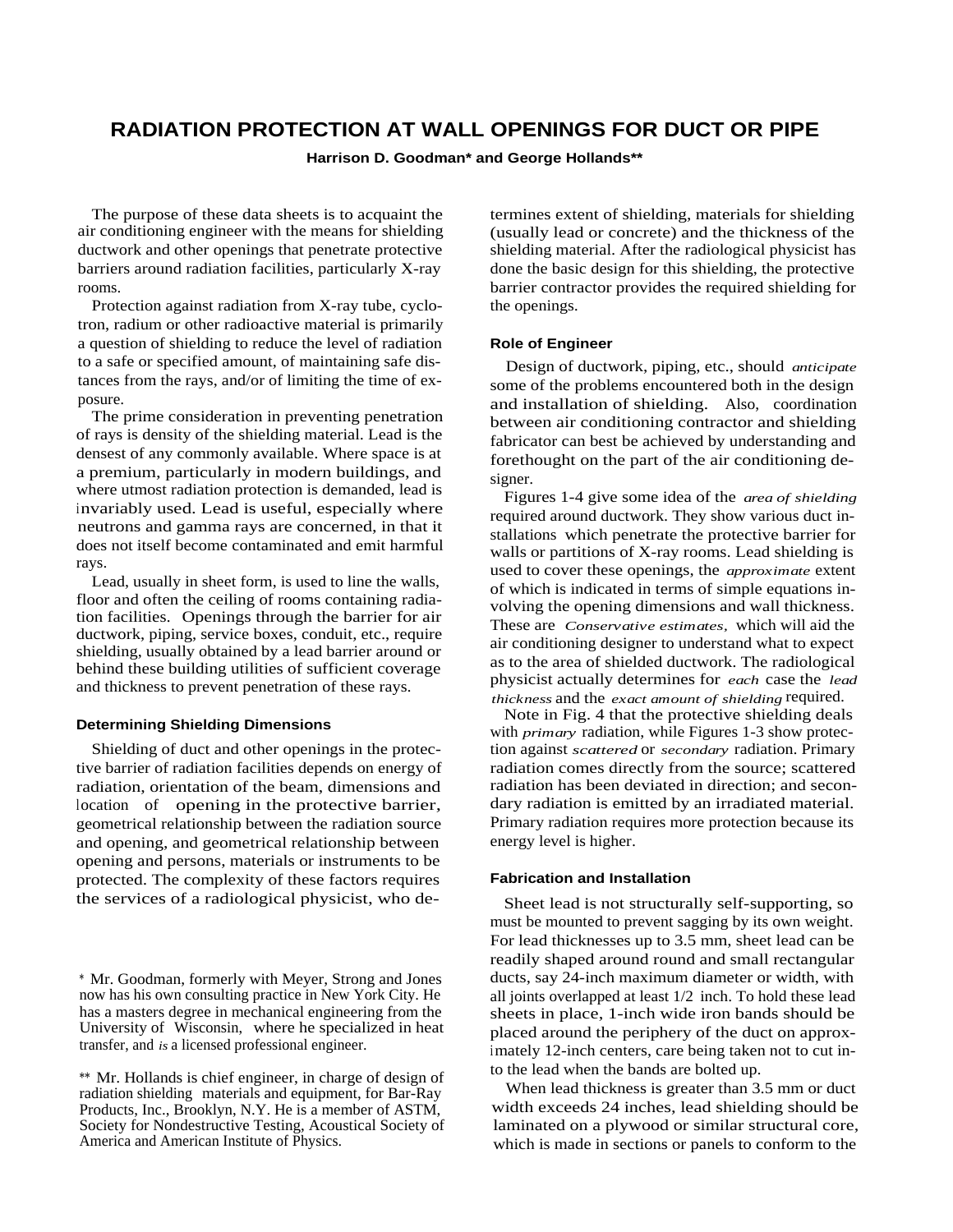sides of the duct. The laminated sections are mechanically fastened at the seams and corners. These joints are lapped with sheet lead angles or lead strips, the width of which is twice the thickness of the lead, but not less than  $\frac{1}{2}$  inch in any case. Nails, bolts, screws or other fasteners used to secure the lead sheet or panel must be covered with lead of thickness equal to the lead sheet. Lead headed nails may be used as shown in Fig. 5.

For lead shielding of 1.0 mm or less, flexible leaded vinyl sheets can be used for easy forming to complex shapes and contours. The flexible leaded vinyl sheets can be applied in layers where heavier than 1.0 mm lead shielding is required. If the duct has a flexible connection or is made of a flexible material, the flexible vinyl sheets could be applied over it more readily than other forms of shielding.

Duct hangers are best installed on the outside of the lead shielding so that the hanger rods or straps do not have to pierce the shielding. The lead shielding adds considerably to the weight of the duct and the hangers should be substantial, with such adequate anchoring in the slab above as fish plates. For rectangular ducts, trapeze hangers would be the most practical. For design purposes, estimate each 1/16 inch of lead at 4 lb. per sq. ft.

Tests for radiation leakage are usually made after the room is finished and the equipment is installed. It is very important to install all shielding properly during the course of construction because of the expense in making corrections to the finished protective barrier. Moreover, equipment such as dampers should never be put in the shielded section of the ductwork, as repairs to this equipment would be very costly if the shielding must be dismantled.

A simple way to avoid penetration of the protective barrier's lead lining by pipes or wires is to offset them as close behind the lead lining as possible so that they can be backed with a lead sheet of sufficient size to prevent passage of the rays at any angle. This lead patch method is also used for electric switch boxes located in the wall.

#### **Medical Installations**

The extent of the protective barrier for medical installations is summarized below so that the air conditioning designer can tell whether ducts or pipes running through such spaces are likely to be a problem. For medical radiographic and fluoroscopic rooms the lead shielding generally does not extend above a line 7 ft., 0 in. from the finished floor; and if the service lines and ducts can be located above this line, shielding around them is obviously unnecessary. For X-ray therapy rooms, lead shielding may extend to the ceiling or structural slab. The ceiling or slab above and the floor may also be lead lined, depending upon output of the machine and other conditions. For industrial X-ray work, wall shielding may extend to the ceiling. Both ceiling and floor in some cases will require lead lining.

For shielding in supervoltage rooms, special conditions may apply. In any event, the radiological physicist should be consulted to design the proper protection. Where concrete is considered for the shielding material, it is often more practical to use lead of equivalent value for the shielding of openings. Where recesses occur in concrete barriers for equipment, lead backing, equivalent to the thickness of the concrete removed, should be provided.

#### **Bibliography**

Of the many publications available on the subject of radiation protection, these two are the most useful:

1. Medical X-ray Protection Up to Three Million Volts, Handbook No. 76, National Bureau of Standards, 1961;

2. Radiation Protection, Lead Industries Association, 292 Madison Avenue, New York, N.Y.

In addition, the New York City Health Department publishes the New York City Health Code requirements dealing with radiological hazards (Article 175).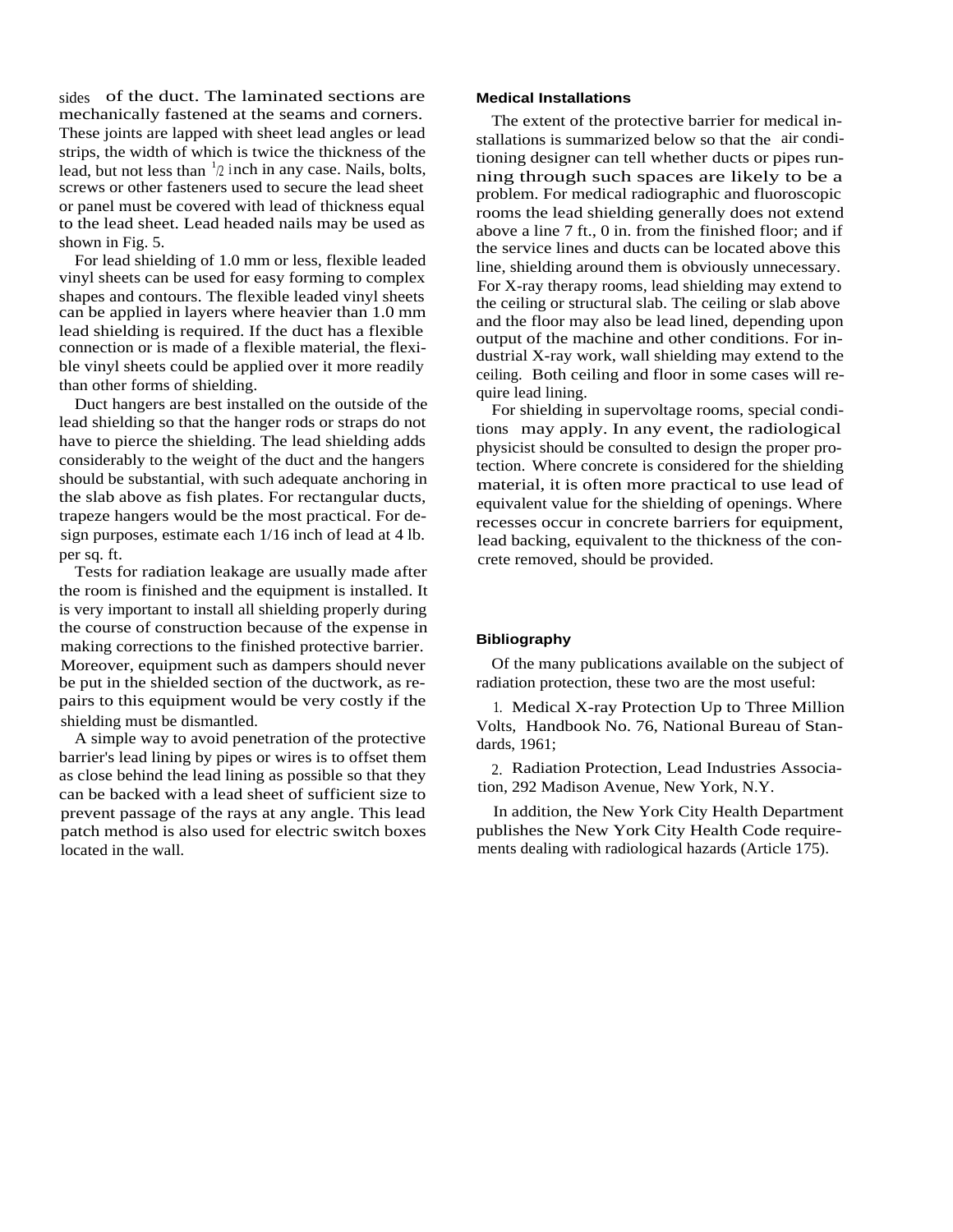## RADIATION PROTECTION AT WALL OPENINGS FOR DUCT OR PIPE

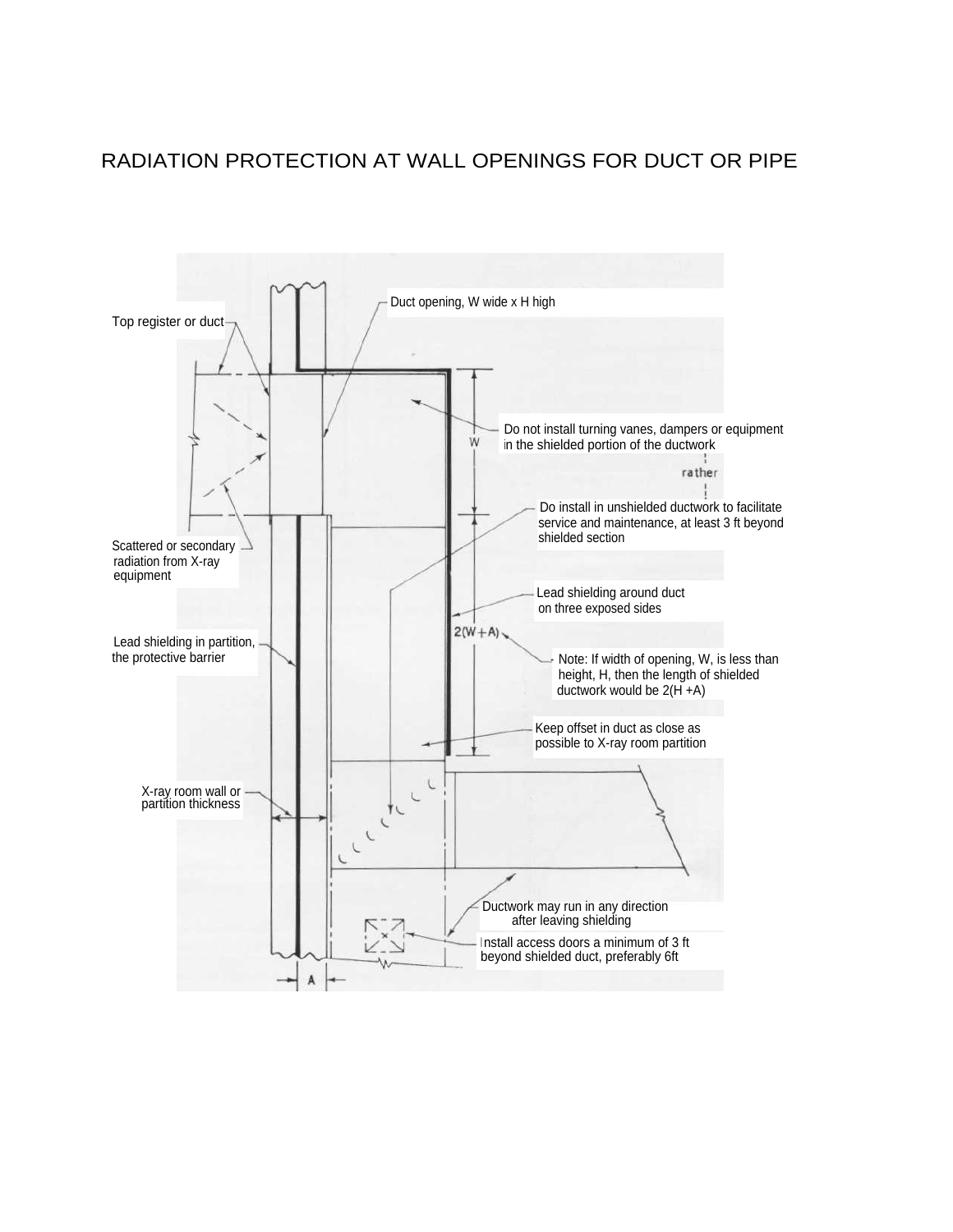## **RADIATION PROTECTION AT WALL OPENINGS FOR DUCT OR PIPE**



**Figure 2. Evaluation of section through X-ray room partition where duct opening is exposed to secondary radiation.**



Note: Where duct runs straight without offset, lead shielding is similar to that shown on Fig. 2

**Figure 4. Plan view of duct running through partition of X-ray room, exposed to primary radiation.**



- Lead shielding in X-ray room wall or partition





Note: Let duct rest on wood strips for support. Substantial trapeze hangers should be used for supporting shielding enclosure. Hanger rods must be rigid enough to prevent any sway of the enclosure

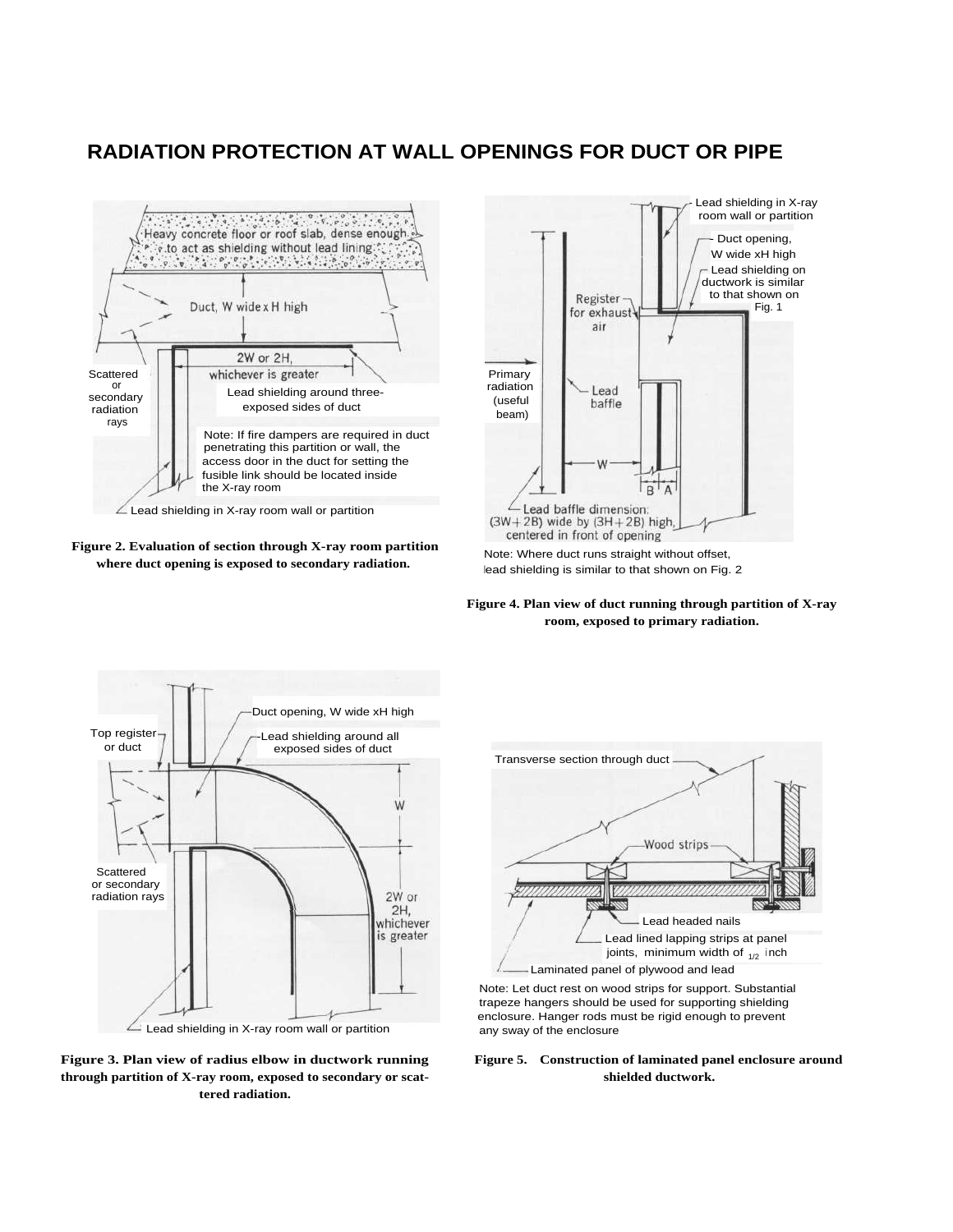#### APPENDIX B

#### GENERAL PROPERTIES OF LEAD

#### general properties

| Patina  On atmospheric exposure lead takes on a silvery grav<br>patina except in industrial atmosphere where it changes<br>to dark gray to black |
|--------------------------------------------------------------------------------------------------------------------------------------------------|
| Atomic arrangement Cubic face-centered                                                                                                           |

#### weight and density

#### weight

#### Cast lead, 20°C., calculated . 0.4092lb. per cu. in.

| equivalent to (density 11.34 grams per c.c.) 707 lb. per cu. ft.<br>Rolled, 20°C. (density 11.37) calculated 0.4103 lb. per cu. in.<br>equivalent ' to with contact the control of the control of the control of the control of the control of the control of the control of the control of the control of the control of the control of the control of the control o |  |
|-----------------------------------------------------------------------------------------------------------------------------------------------------------------------------------------------------------------------------------------------------------------------------------------------------------------------------------------------------------------------|--|
|                                                                                                                                                                                                                                                                                                                                                                       |  |
| Sheet lead, 1 ft. square by 1/64 in. thick  approximately 1 lb.<br>Volume of 1 lb. cast lead, 20'C., calculated 2.44 cu.in.                                                                                                                                                                                                                                           |  |
| density                                                                                                                                                                                                                                                                                                                                                               |  |
|                                                                                                                                                                                                                                                                                                                                                                       |  |
| Just solid, 327.4°C 11.005 q. per c.c.                                                                                                                                                                                                                                                                                                                                |  |
| Just liquid, 327.4°C  10.686 q. per c.c.<br>Density, vapor (Hydroge 1), calculated 103.6                                                                                                                                                                                                                                                                              |  |
|                                                                                                                                                                                                                                                                                                                                                                       |  |

#### thermal properties

| Melting point, common lead 327.4°C. (621°F.)                                                     |  |
|--------------------------------------------------------------------------------------------------|--|
| Melting point, chemical lead  325.6°C. (618°F.)<br>Elevation of melting point for <sup>eac</sup> |  |
|                                                                                                  |  |
| 150 atm. increase in pressure 1.2°C. (2.16°F.)                                                   |  |
|                                                                                                  |  |

#### boiling point at different pressures

| Pressure, in atmospheres | 0.14 | 0.35 | 1.0  | 6.3  | 11.7 |
|--------------------------|------|------|------|------|------|
| Boiling point, °C.       | 1325 | 1410 | 1525 | 1873 | 2100 |
| Boiling point, °F.       | 2417 | 2570 | 2777 | 3403 | 3812 |

#### vapor pressure

Temperature,' C. <sup>1</sup> 11000 1200 1136511525 1 1870 <sup>1</sup> <sup>1</sup> 2100 Pressure, mm. Hg. 0.08 1.77 23.29 166. 760. 6.3atm. 11.7atm.

| specific heat (cal. per q.)                                                                                       |                                                                                                                                | thermal conductivity<br>(cal./cm//cm/°C./sec.)                    |                                                                               |  |
|-------------------------------------------------------------------------------------------------------------------|--------------------------------------------------------------------------------------------------------------------------------|-------------------------------------------------------------------|-------------------------------------------------------------------------------|--|
| Temp °C                                                                                                           | specific heat                                                                                                                  | Temp 'C                                                           | specific heat                                                                 |  |
| $-150$<br>$-100$<br>$-50$<br>Ω<br>50<br>100<br>200<br>300<br>327.4 (solid)<br>327.4 (liquid)<br>378<br>418<br>459 | 0.02805<br>0.02880<br>0.0298<br>0.0303<br>00309<br>0.0315<br>0.0325<br>0.0338<br>0.0340<br>0.0333<br>0.0338<br>0.0335<br>00335 | $-247.1$<br>$-160$<br>O<br>100<br>200<br>300<br>400<br>500<br>600 | 0.117<br>0.092<br>0.083<br>0.081<br>0.077<br>0.074<br>0.038<br>0.037<br>0.036 |  |

Latent heat of fusion . . . . . . 6.26 cal. per g. or 9.9 B.T.U. per lb. To melt 1 lb. of lead heating from 20'C requires 7100 g.cal. or 27.9 B.T.U. Latent heat of vaporization ................. ......202 cal. per g. Relative thermal conductivity (silver 100) ........... ...........8.2

#### coefficient of expansion

| Linear (-190 to 19°C. mean) 0.0000265 per °C.                                                                                       |                      |
|-------------------------------------------------------------------------------------------------------------------------------------|----------------------|
| Linear (17 to 100°C. mean) 0.0000293 per °C.                                                                                        |                      |
|                                                                                                                                     | or 0.0000163 per °F. |
| Cubical (liquid at melting point to 357°C.) 0.000129 per °C.                                                                        |                      |
| Increase in volume from 20°C. to liquid at melting point 6.1<br>Decrease in volume from liquid at melting point to 20°C. calculated |                      |
|                                                                                                                                     |                      |
|                                                                                                                                     | 5.8                  |
| Increase in volume on melting.                                                                                                      | $\cdots$ 4.01        |
|                                                                                                                                     |                      |
| Shrinkage on casting taken in practice as 7/64 to 5/16 in. per ft.                                                                  |                      |

low temperature properties

| temperature<br>°F.  | tensile<br>strength | elongation<br>percent | Brinell    | I mpact    |
|---------------------|---------------------|-----------------------|------------|------------|
| castlead            |                     |                       |            |            |
| room<br>$-300$      | 3000<br>6200        | 33<br>40              | 4.3<br>9.0 | 2.3<br>3.8 |
| rolled lead         |                     |                       |            |            |
| 59<br>$-4$<br>$-40$ | 3600<br>7200        | 43                    |            |            |
| $-103$              | 13300<br>15200      | 31<br>24              |            |            |

#### electrical properties

| Specific electrical conductance                    |        |
|----------------------------------------------------|--------|
|                                                    |        |
| $18^{\circ}$ C                                     | 4.83   |
|                                                    |        |
|                                                    |        |
| Relative electrical conductance (copper 100)  7.82 |        |
| Relative electrical resistance (copper 100) 1280   |        |
| Magnetic susceptibility per q.                     |        |
|                                                    |        |
|                                                    |        |
| Electrolytic solution pressure                     |        |
|                                                    | ' atm. |
| ions of Pb++++ $\ldots$ $3.0 \times 10$ atm.       |        |
|                                                    |        |

#### mechanical properties

| Influence of temperature on Brinell hardness (chemical lead)                                                                                                                                                                   |     |     |     |
|--------------------------------------------------------------------------------------------------------------------------------------------------------------------------------------------------------------------------------|-----|-----|-----|
| Temperature °C - 25                                                                                                                                                                                                            |     | 100 | 150 |
| Hardness.                                                                                                                                                                                                                      | 5.3 | 3.6 | 2.6 |
| Ultimate tensile strength                                                                                                                                                                                                      |     |     |     |
| Common lead Common lead Common Lead Common lead in the set of the set of the set of the set of the set of the set of the set of the set of the set of the set of the set of the set of the set of the set of the set of the se |     |     |     |
|                                                                                                                                                                                                                                |     |     |     |

Effect of temperature on tensile properties (lead annealed at  $100 - C.$ 

|                               | Temperature                    | Tensile<br>strength               | Elongation<br>percent      | Reduction<br>in area            |
|-------------------------------|--------------------------------|-----------------------------------|----------------------------|---------------------------------|
| °C                            | ∘⊏                             | <b>DSi</b>                        |                            | percent                         |
| 20<br>82<br>150<br>195<br>265 | 68<br>180<br>302<br>383<br>509 | 1920<br>1140<br>710<br>570<br>280 | 31<br>24<br>33<br>20<br>20 | 100<br>100<br>100<br>1p0<br>100 |

#### tensile strength and elongation

(laboratory rolled specimens, room temperature, pulling speed  $\frac{1}{2}$ a in. per min. per in. of test section)

| grade of lead                | tensile strength<br>•psi | elongation<br>percent |
|------------------------------|--------------------------|-----------------------|
| corroding (99.99 + 0.006 Bi) | 1904                     | 37.7                  |
| common (99.85 +0.13 Bi)      | 1931                     | 34.4                  |
| common (0.002 Cut            | 2093                     | 43.0                  |
| chemical (99.92 + 0.06 Cu)   | 2961                     | 42.2                  |
| chemical (commercial sheet)  | 2454                     | 47.0                  |
| chemical (extruded)          | 2200                     | 48.0                  |

#### resistance to bending

(extruded strips under 200 lbs. per [sq. i](http://sq.in)[n](http://sq.in). stress subjected to alternate 90° reverse bends over 5-in. rolls, 11 cycles per min)

| grade of lead | cycles to<br>failure | elongation<br>percent |
|---------------|----------------------|-----------------------|
| corroding     | 54                   | 35                    |
| common        | 72                   | 49                    |
| chemical      | 103                  | 52                    |

#### creep (room temperature)

|                 | creep, percent per hour |                      |
|-----------------|-------------------------|----------------------|
| stress          |                         | chemical or          |
| lb. per sq. in. | common lead             | copper lead          |
| 200             | $5 \times 10'$          | $0.4 \times 10^{-1}$ |
| 300             | $3.5 \times 10$         | $1.5 \times 10^{-1}$ |
| 400             | $11 \times 10^{-1}$     | $x 10^{-1}$          |

#### fatigue

Fatigue limit (50,000,000 cycles extruded ..........215 lb. per sq. in.)

| metal                                                                                        | endurance limit<br>at 5 x 10' cycles,<br>Ib. per sq. in. | endurance limit<br>at 10' cycles<br>Ib. per sq. in. |
|----------------------------------------------------------------------------------------------|----------------------------------------------------------|-----------------------------------------------------|
| lead<br>$lead + 0.026%$ calcium<br>$lead + 0.038\%$ calcium<br>$lead + 0.04%$ calcium        | 215-400<br>685-840<br>820-1500                           | 407<br>1038                                         |
| $lead + 0.041%$ calcium<br>$lead + 0.06%$ calcium<br>$lead + 1$ % antimony<br>lead $+2%$ tin | 1120<br>300-1000<br>800                                  | 1180                                                |
| $lead + 0.06\%$ copper<br>$lead + 0.045%$ tellurium                                          | 600                                                      | 725<br>1000                                         |